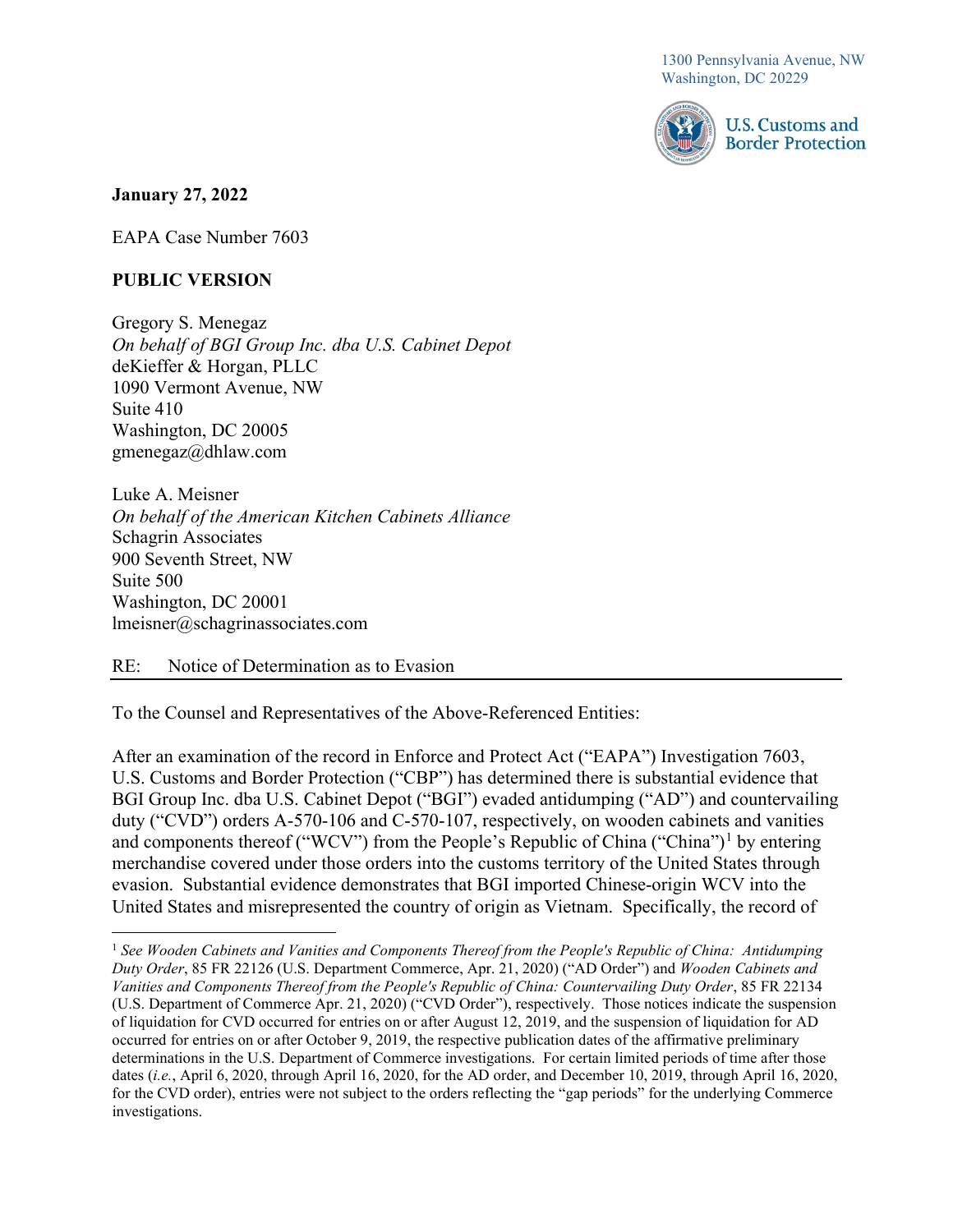the investigation indicates that the U.S. importer's Vietnam supplier imported substantial volumes of wooden furniture components from China suppliers and incorporated them into ready-to-assemble ("RTA") kits that the supplier shipped to the importer. Multiple sources of information, including narrative in submissions made to CBP by the China suppliers themselves, support concluding the imports from China were wooden furniture components. Even if such components originating in China were further processed by the Vietnam supplier prior to their inclusion in the RTA kits, they remain subject to the AD/CVD orders based on the written scope of those orders, but the U.S. importer did not identify any of its entries of such RTA kits as containing subject merchandise. As a result, no cash deposits were applied to the merchandise at the time of entry.

# Background

## Allegation and Initiation

 The American Kitchen Cabinets Alliance ("AKCA") alleged that available information reasonably suggests BGI evaded the AD and CVD orders with respect to Chinese-origin WCV transshipped through Vietnam.<sup>2</sup> On March 5, 2021, CBP acknowledged receipt of AKCA's properly filed EAPA allegation concerning evasion by BGI.<sup>3</sup>

 On March 26, 2021, the Trade Remedy Law Enforcement Directorate ("TRLED"), within CBP's Office of Trade, initiated an investigation under EAPA as the result of the allegation submitted by AKCA as to evasion of antidumping duties by  $BGI<sup>4</sup>$  In assessing the claims made and evidence provided in the Revised Allegation, TRLED found that the Revised Allegation reasonably suggests that BGI is evading AD/CVD orders A-570-106 and C-570-107, respectively, by importing Chinese origin WCV into the United States that had been transshipped through Vietnam and failing to declare the merchandise as subject to the applicable AD/CVD orders. TRLED concluded that AKCA had submitted documentation reasonably available to it, including aggregate U.S. import data, individual shipment data sourced from Panjiva and from [ data source

 being repackaged in Vietnam and then shipped to the United States for entry by BGI, and that such merchandise is being declared by BGI at time of entry as a product of Vietnam rather than China.<sup>5</sup> ], and affidavits from industry figures, that suggested WCV produced in China is

<sup>&</sup>lt;sup>2</sup> See Wooden Cabinets and Vanities and Components Thereof from the People's Republic of China: Request for an Investigation under the Enforce and Protect Act of BGI Group Inc. d/b/a U.S. Cabinet Depot for Transshipment through Vietnam, dated February 26, 2021 ("Revised Allegation"). AKCA had filed its original version of the allegation on January 11, 2021, but it submitted the revised version of the allegation in its entirety on February 26, 2021.

 $3$  See March 5, 2021, email from TRLED to counsel for AKCA.

<sup>&</sup>lt;sup>4</sup> See Memorandum to Brian M. Hoxie, Director, Enforcement Operations Division, "Initiation of Investigation for EAPA Case Number 7603 – BGI Group Inc. dba U.S. Cabinet Depot" (March 26, 2021) ("Initiation Memo") *Id.* at 3-4. The  $\int$  data source imported into and exported from Vietnam. They cover the eight-month time period of April 2020 (the month in which the AD/CVD orders were issued) through November 2020 and indicate over 700,000 metric tons of cabinet doors and door frames shipped to Vietnam by various Chinese suppliers AKCA stated are wooden cabinet manufacturers. The approximately 700,000 metric tons reflect thousands of line items labeled as cabinet doors and door frames shipped to two Vietnamese companies with the same address and similar names to that of HOCA Vietnam: HOCA Kitchen Hygiene International Co. Ltd. (Vietnam) and HOCA Household House Hygiene Co. Ltd. ] data provide details regarding specific shipments of merchandise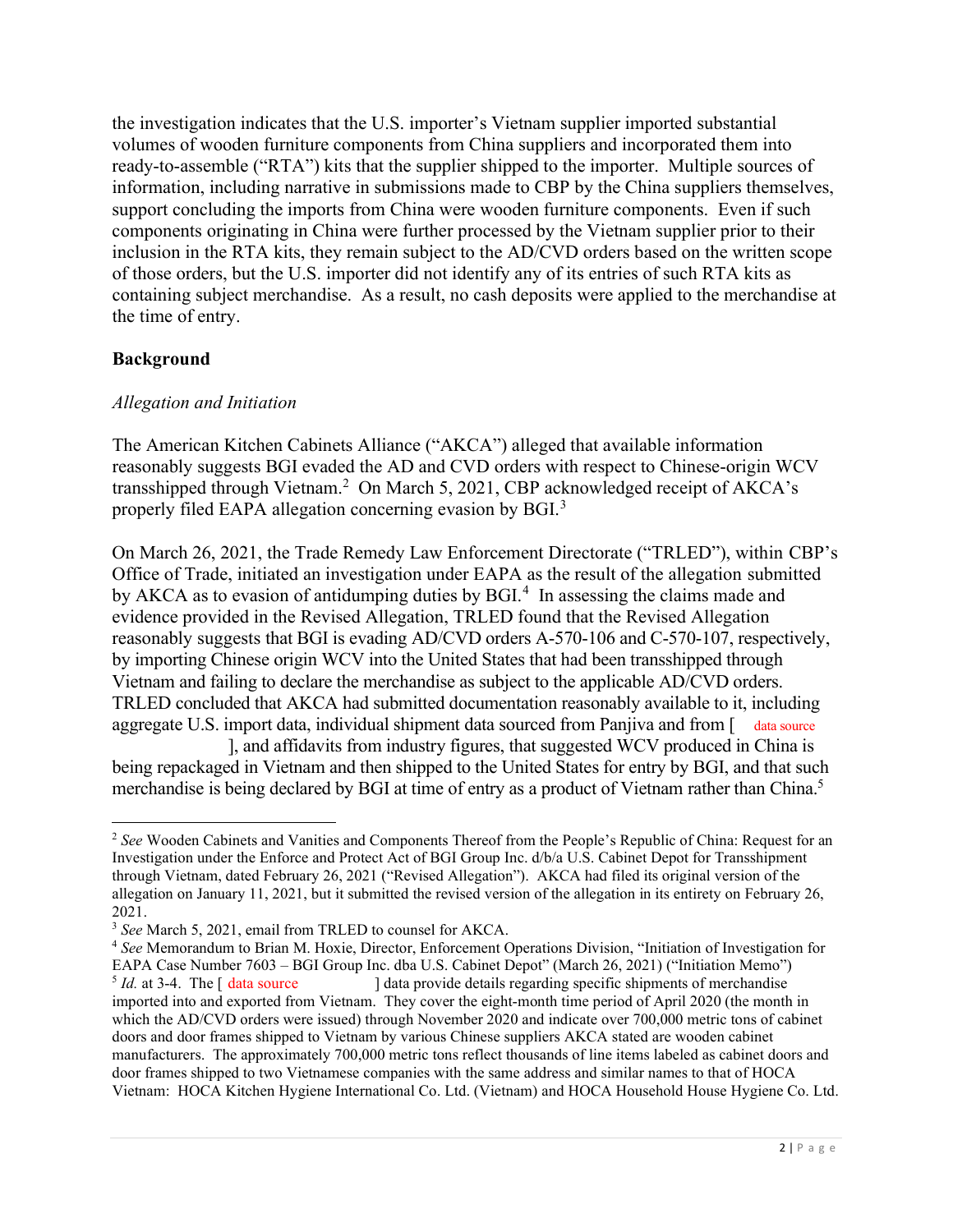The Revised Allegation and accompanying affidavit therefore reasonably suggested that covered merchandise has entered into the customs territory of the United States by means of evasion, and that BGI may have been importing such merchandise from HOCA Vietnam. Consequently, TRLED initiated the investigation for BGI's imports of covered merchandise that were alleged to be entered for consumption into the customs territory of the United States through evasion, pursuant to 19 USC 1517(b)(1).<sup>6</sup>

#### Notice of Initiation and Interim Measures

 CBP subsequently considered whether reasonable suspicion existed that BGI entered covered merchandise for consumption into the customs territory of the United States through evasion involving HOCA Vietnam. Data reflecting Vietnamese imports from China during the period January 2019 through March 31, 2021, obtained by a CBP attaché from [ data source

] indicate imports by [ company classified under a Vietnamese tariff number that includes wooden parts.<sup>7</sup> [ company  $\vert$  was  $\vert$ ] data include, but are not limited to, [ description of companies  $\int$  of  $\int$  approximate number company ] Was [ description of company ]. Furthermore, the Chinese exporters identified in the [ data source ] pieces of merchandise ].

 As part of the EAPA investigation process, CBP requested and reviewed documentation submitted by BGI in response to Customs Form ("CF") 28 request for information for one entry by BGI for which the reported Manufacturer Identification ("MID") is HOCA Vietnam. CBP requested sale, production, and factory documentation from BGI, and BGI submitted its CF28 response on May 5, 2021. In its CF28 response, BGI claimed that HOCA Vietnam's owners

that HOCA Vietnam [ business activity  $\lambda$ ], meaning that  $\lambda$ [ business activity ], and business activity ]. BGI further claimed that  $[$ business activity business activity ].8

<sup>(</sup>Vietnam). Id. at 3, citing Revised Allegation at 8-10 and Exhibit 15. See also Revised Allegation at Exhibits 16,

 17, and 18.

 $6$  Id. at 4. Prior to the aforementioned official receipt of allegation and initiation of investigation, during late 2020, officials of a U.S. Government agency visited the facilities of HOCA Vietnam. See the June 16, 2021, USG site visit report memorandum ("Site Visit Report"), which contains a site visit report dated December 4, 2020 that references the two visits by officials to the HOCA Vietnam facility. On their second visit, on November 30, 2020, officials of that U.S. Government agency were allowed to interview staff and to tour the facilities. During this second visit, the officials observed the production of WCV parts and viewed packaged kits. Id. at 2-6. Staff at the facility indicated that approximately  $[-\#]$  cabinet kits are produced annually. The officials noted they were informed that "all exports are shipped to [ number of entities, and countries number of entities, and countries

<sup>].&</sup>quot; Id. at 2.

<sup>&</sup>lt;sup>7</sup> See the June 15, 2021, Vietnam Import Data Memorandum. See also the June 24, 2021, Vietnam tariff code information.

<sup>&</sup>lt;sup>8</sup> See May 5, 2021, CF28 Response of BGI.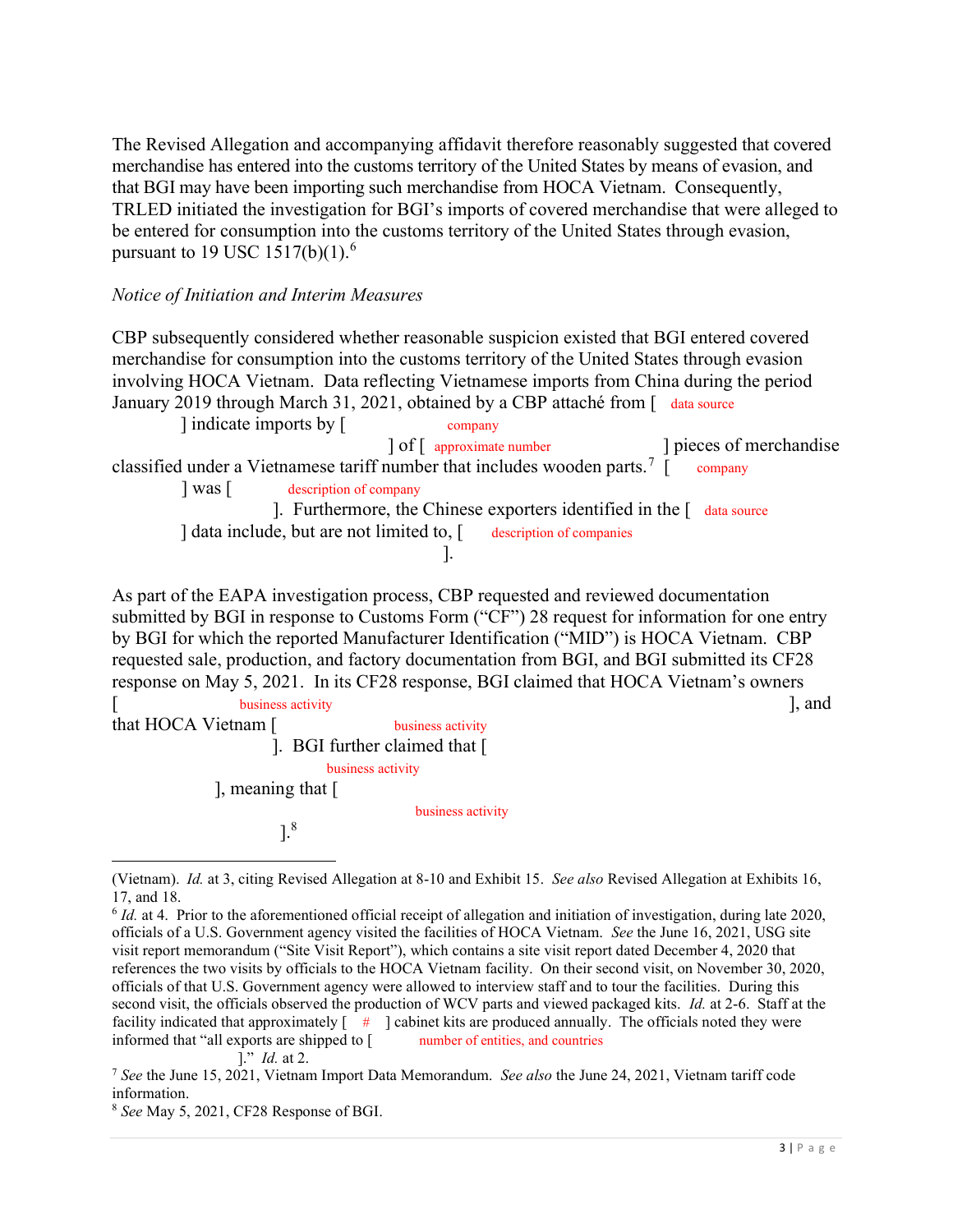CBP determined that, based on record evidence available to it at the time, there was reasonable suspicion that BGI Group imported WCV into the United States that were transshipped from China through HOCA Vietnam, which is located in Vietnam, and should have been subject to AD/CVD orders A-570-106 and C-570-107. $9$  CBP first noted that information from the Revised Allegation, and cited in the Initiation Memo, support such a conclusion. For example, U.S. import data show surging volumes of imports from Vietnam subsequent to the suspension of liquidation of entries of merchandise from China after the U.S. Department of Commerce ("Commerce") AD/CVD investigations began, and Panjiva data indicate BGI had a history of receiving shipments of such furniture from China. In addition, the affidavits cited in the Revised Allegation contained assertions from observers [ business activities business activities

 also cited shipment data indicating large volumes of parts being shipped to the HOCA Vietnam location, even if the consignees identified for those shipments had slightly differing names from that of HOCA [Vietnam.](https://Vietnam.10)<sup>10</sup> CBP also noted that the Vietnamese import data that a CBP attaché obtained from [  $31, 2021,$  and approximately  $\lceil$  number that HOCA Vietnam informed officials of a U.S. Government agency that [ business activity substantial number of Chinese parts, such as wooden doors and frames, were being included in the shipments to BGI, and as noted by AKCA, such parts, if originating in China, would be covered by the scope of the AD/CVD orders in question. CBP further noted that although BGI had claimed that parts for the WCV [ business activities agency during their HOCA Vietnam site visit in November 2020, which occurred [ obtained from  $\lceil$  data source  $\lceil$  indicate that  $\lceil$  company and business activity business activities  $\alpha$  description of time period  $\alpha$  and  $\alpha$  xxx  $\alpha$  xxx  $\alpha$  xxx  $\alpha$  and  $\alpha$  and  $\alpha$  and  $\alpha$  and  $\alpha$  and  $\alpha$  and  $\alpha$  and  $\alpha$  and  $\alpha$  and  $\alpha$  and  $\alpha$  and  $\alpha$  and  $\alpha$  and  $\alpha$  and  $\alpha$  and  $\alpha$  and  $\alpha$  and ]. The Revised Allegation ] during the period January 1, 2019, through l in 2020 alone. CBP concluded that the fact ] supports the conclusion that at least a ], this explanation was not provided to the officials of a U.S. Government

 Based on the record evidence referenced in the Initiation and the additional information discussed above and in the NOI (*i.e.*, research and the observations during the second site visit), CBP determined that reasonable suspicion exists that BGI entered covered merchandise for consumption into the customs territory of the United States through evasion involving HOCA Vietnam, and thus, such covered merchandise should have been subject to the applicable AD and CVD duties on WCV from China. Therefore, CBP imposed interim measures on BGI's imports of WCV from Vietnam into the United States pursuant to this [investigation.](https://investigation.12)<sup>12</sup>

# Requests for Information

 After the issuance of the NOI and implementation of interim measures, CBP, pursuant to 19 CFR 165.23, sent Requests for Information ("RFIs") to BGI and to other interested parties. CBP first issued very brief RFIs to HOCA Vietnam and to a company that BGI had indicated in its CF28 response was part of the production process. CBP asked those parties to identify all their

<sup>&</sup>lt;sup>9</sup> See July 1, 2021, Notice of Initiation of Investigation and Interim Measures - EAPA Case 7603 ("NOI") at 6.  $10$  Id.

 $11$  *Id.* at 6-7.

<sup>&</sup>lt;sup>12</sup> See 19 USC 1517(e); see also 19 CFR 165.24.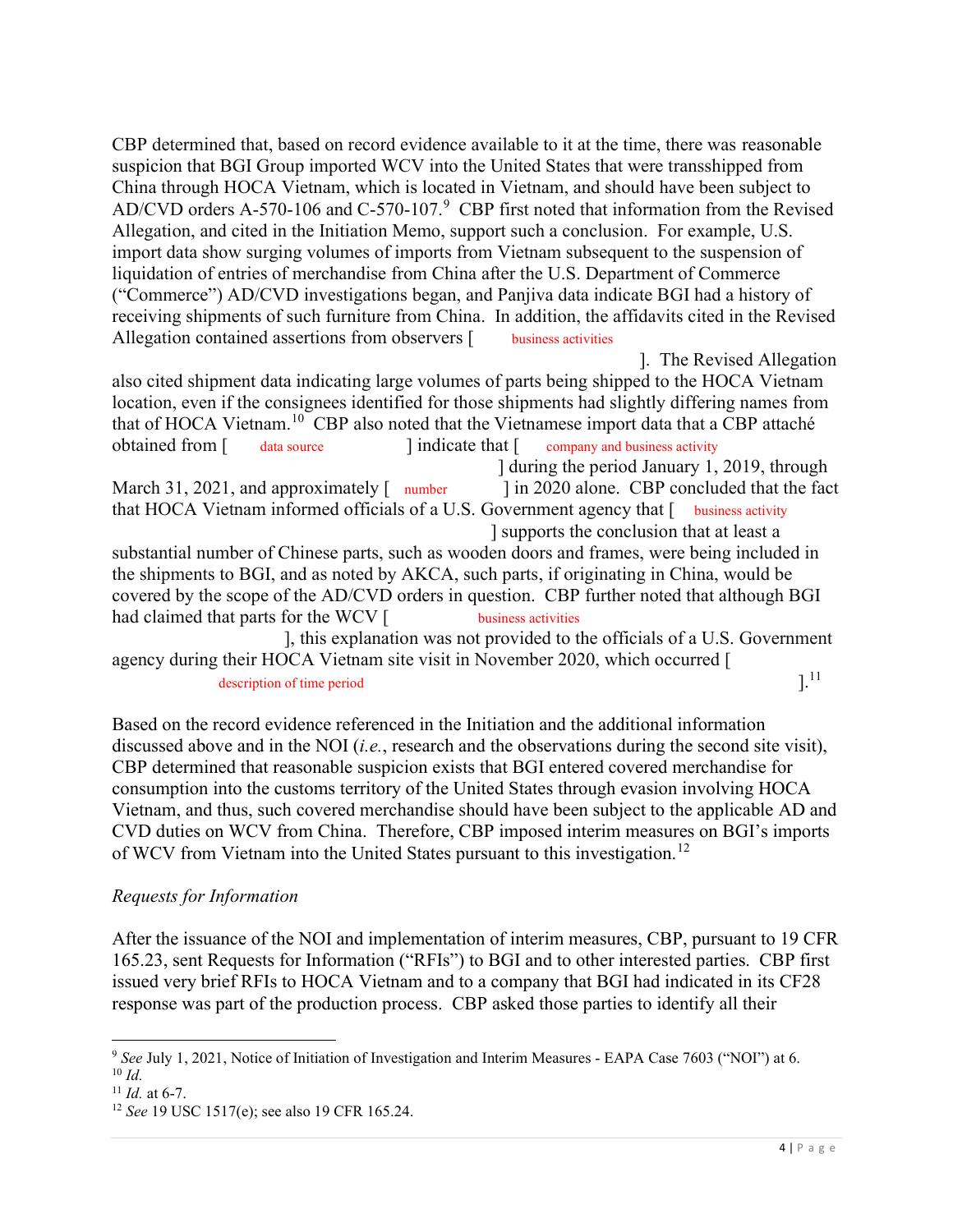suppliers of wooden cabinets and/or wooden vanities (whether the wooden cabinets and/or wooden vanities are assembled or packaged in kits), and to identify all their suppliers wooden component parts of cabinets and vanities based on a list of such items described under the scope of the AD/CVD orders (e.g., "wooden cabinet and vanity frames," "wooden cabinet and vanity boxes (which typically include a top, bottom, sides, back, base blockers, ends/end panels, stretcher rails, toe kicks, and/or shelves)," "wooden cabinet or vanity doors," "wooden cabinet or vanity drawers and drawer components (which typically include sides, backs, bottoms, and faces)," "back panels and end panels," [etc.](https://etc.).13)).<sup>13</sup>

 HOCA Vietnam responded that it "purchased certain wooden components from its affiliate PANASIA VIETNAM KITCHEN AND BATH PRODUCTS COMPANY LIMITED ("Panasia  $before \int date$  Vietnam produced those wooden components under its name by itself, and [ business activities 1." HOCA Vietnam stated that after that date, "HOCA

I to supplemental its production." In addition, HOCA Vietnam stated it [ that " $\{t\}$ hose purchased parts were in [description of items and business activities business activity description of items and business activities I for its production of cabinets and vanities, and

]."<sup>14</sup> HOCA Vietnam

identified the suppliers in question.<sup>15</sup>

 Panasia Vietnam identified itself publicly as the other company to which CBP had issued an RFI and indicated in its RFI response that it "produced the wooden components and provided them to HOCA Vietnam Kitchen and Bath Products International Co., Ltd [

date and business activity [ description of items and business activities ]." Panasia Vietnam also stated it purchased

<sup>13</sup> The scope of the AD/CVD orders states that in addition to complete wooden cabinets and vanities, " $\{s\}$ ubject merchandise includes the following wooden component parts of cabinets and vanities: (1) wooden cabinet and vanity frames (2) wooden cabinet and vanity boxes (which typically include a top, bottom, sides, back, base blockers, ends/end panels, stretcher rails, toe kicks, and/or shelves), (3) wooden cabinet or vanity doors, (4) wooden cabinet or vanity drawers and drawer components (which typically include sides, backs, bottoms, and faces), (5) back panels and end panels, (6) and desks, shelves, and tables that are attached to or incorporated in the subject merchandise." The scope also states "{s}ubject merchandise includes all unassembled, assembled and/or ''ready to assemble'' (RTA) wooden cabinets and vanities," and that "RTA wooden cabinets and vanities are defined as cabinets or vanities packaged so that at the time of importation they may include: (1) wooden components required to assemble a cabinet or vanity (including drawer faces and doors); and (2) parts (e.g., screws, washers, dowels, nails, handles, knobs, adhesive glues) required to assemble a cabinet or vanity." The scope also notes that "{s}ubject merchandise also includes wooden cabinets and vanities and in-scope components that have been further processed in a third country, including but not limited to one or more of the following: trimming, cutting, notching, punching, drilling, painting, staining, finishing, assembly, or any other processing that would not otherwise remove the merchandise from the scope of the order if performed in the country of manufacture of the in-scope product." See Revised Allegation at Exhibit 1 and Exhibit 2.

<sup>14</sup> See the July 14, 2021, RFI response of HOCA Vietnam ("HOCA Vietnam initial RFI response") at 2. <sup>15</sup> *Id.* at Exhibit 1, referring to [

company names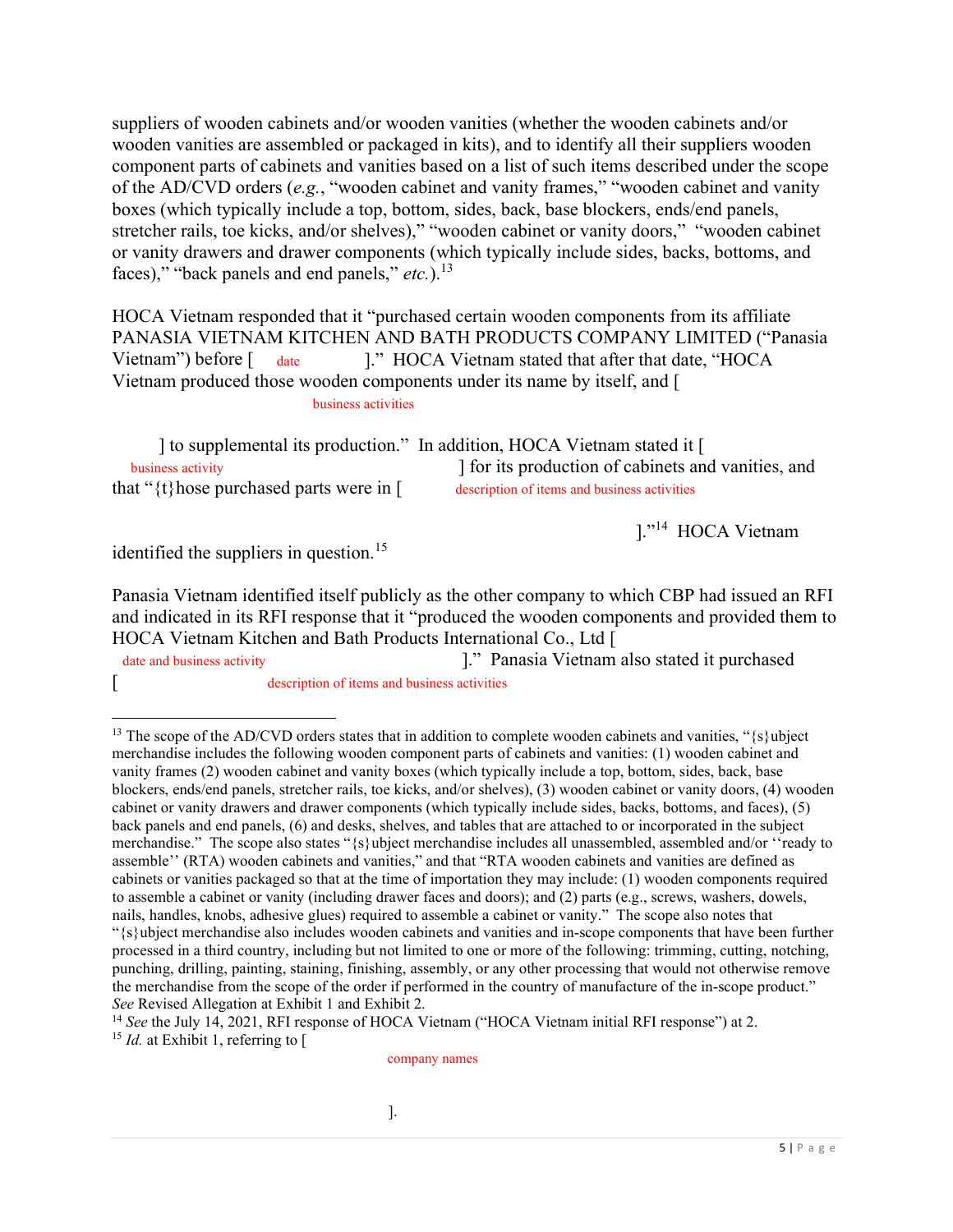$1^{16}$  Panasia Vietnam identified the suppliers in [question.](https://question.17)<sup>17</sup>

 Both HOCA Vietnam and Panasia Vietnam stated they did not purchase finished wooden cabinets or wooden vanities (whether assembled or packaged or not).<sup>18</sup>

 Subsequently, CBP issued an RFI to BGI that asked for information about BGI's corporate structure and affiliations, accounting and financial practices, and sales-specific order, sales, transport, and product details. CBP also issued a second RFI to HOCA Vietnam, and Panasia Vietnam asking for such information. In addition, CBP issued such RFIs to the additional four Vietnam suppliers and six China suppliers identified in the initial HOCA Vietnam and Panasia Vietnam RFI [responses.](https://responses.19)<sup>19</sup> After being granted extensions to deadlines for filing their responses, the parties submitted their RFI responses, as summarized below:

| BGI:                 | submitted on August 16, 2021 ("BGI RFI response")                                              |
|----------------------|------------------------------------------------------------------------------------------------|
| <b>HOCA Vietnam:</b> | submitted on August 26, 2021 ("HOCA Vietnam RFI response")                                     |
| Panasia Vietnam:     | submitted on August 30, 2021 ("Panasia Vietnam RFI response")                                  |
|                      | Additional Supplier 01: submitted on September 1, 2021 ("Additional Supplier 01 RFI response") |
|                      | Additional Supplier 02: submitted on September 1, 2021 ("Additional Supplier 02 RFI response") |
|                      | Additional Supplier 03: submitted on September 1, 2021 ("Additional Supplier 03 RFI response") |
|                      | Additional Supplier 04: submitted on September 1, 2021 ("Additional Supplier 04 RFI response") |
|                      | Additional Supplier 05: submitted on August 19, 2021 ("Additional Supplier 05 RFI response")   |
|                      | Additional Supplier 06: submitted on August 19, 2021 ("Additional Supplier 06 RFI response")   |
|                      | Additional Supplier 07: submitted on August 19, 2021 ("Additional Supplier 07 RFI response")   |

<sup>&</sup>lt;sup>16</sup> See the July 14, 2021, RFI response of Panasia Vietnam ("Panasia Vietnam initial RFI response") at 2.

company names

<sup>18</sup> See HOCA Vietnam initial RFI response at 1, and Panasia Vietnam initial RFI response at 1, respectively. <sup>19</sup> The total number of those additional suppliers, and the numbers of those additional suppliers located in Vietnam or China, can be determined from various information compiled from the public versions of HOCA Vietnam initial RFI response, Panasia Vietnam initial RFI response, the subsequent RFI responses of those two companies, and the assorted RFI extension requests submitted by the additional suppliers. The ten additional suppliers, their country of location, and the products supplied by them as identified in HOCA Vietnam initial RFI response at Exhibit 1 and Panasia Vietnam initial RFI response at Exhibit 1, are summarized below (henceforward, the additional suppliers will be referenced by their public numeric designations):



 $17$  *Id.* at Exhibit 1, referring to the following suppliers: [ company names

<sup>].</sup>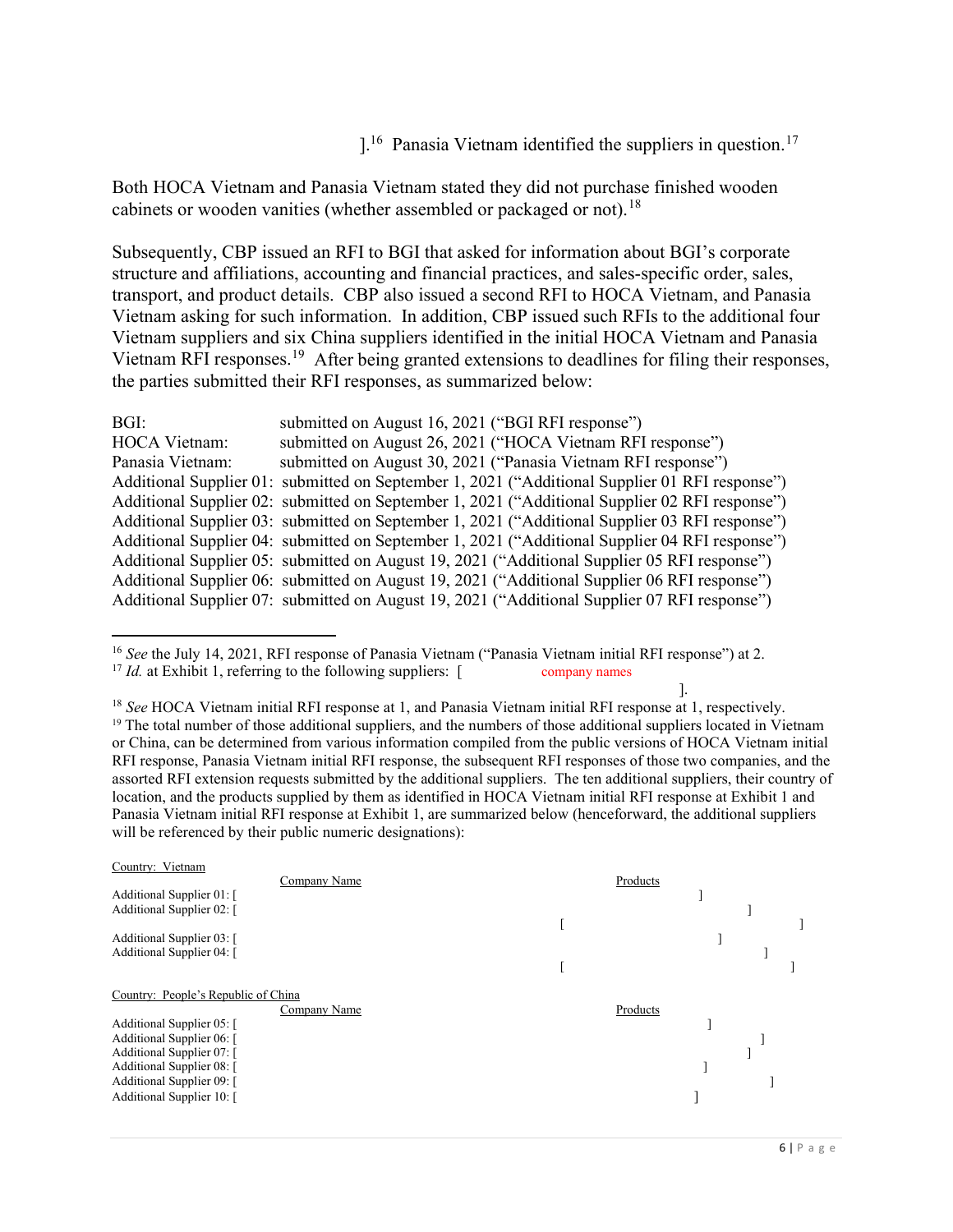Additional Supplier 08: submitted on August 19, 2021 ("Additional Supplier 08 RFI response") Additional Supplier 10: submitted on August 19, 2021 ("Additional Supplier 10 RFI response") Additional Supplier 09: submitted on August 19, 2021 ("Additional Supplier 09 RFI response")

 CBP issued supplemental RFIs to each of those thirteen companies. After being granted extensions to deadlines for filing their responses, the parties submitted their supplemental RFI responses, as summarized below:

| BGI:                 | submitted on October 18, 2021 ("BGI supp RFI response")                                            |
|----------------------|----------------------------------------------------------------------------------------------------|
| <b>HOCA Vietnam:</b> | submitted on October 27, 2021 ("HOCA Vietnam supp RFI response") <sup>20</sup>                     |
| Panasia Vietnam:     | submitted on October 27, 2021 ("Panasia Vietnam supp RFI response")                                |
|                      | Additional Supplier 01: submitted on October 28, 2021 ("Additional Supplier 01 supp RFI response") |
|                      | Additional Supplier 02: submitted on October 28, 2021 ("Additional Supplier 02 supp RFI response") |
|                      | Additional Supplier 03: submitted on October 28, 2021 ("Additional Supplier 03 supp RFI response") |
|                      | Additional Supplier 04: submitted on October 28, 2021 ("Additional Supplier 04 supp RFI response") |
|                      | Additional Supplier 05: submitted on October 26, 2021 ("Additional Supplier 05 supp RFI response") |
|                      | Additional Supplier 06: submitted on October 26, 2021 ("Additional Supplier 06 supp RFI response") |
|                      | Additional Supplier 07: submitted on October 26, 2021 ("Additional Supplier 07 supp RFI response") |
|                      | Additional Supplier 08: submitted on October 26, 2021 ("Additional Supplier 08 supp RFI response") |
|                      | Additional Supplier 09: submitted on October 26, 2021 ("Additional Supplier 09 supp RFI response") |
|                      | Additional Supplier 10: submitted on October 26, 2021 ("Additional Supplier 10 supp RFI response") |

 BGI stated in its RFI response that it "cannot identify the U.S. customers for the merchandise imported on the {sample} entries" identified by CBP in the RFI because "BGI's system does not trace POs to downstream U.S. sales orders."<sup>21</sup> BGI stated that it "cannot identify the U.S. customers for the merchandise imported on the entries listed in the Appendix" in the RFI, and that "{t}his is standard inventory and sales and accounting practice for a company that is not offering a highly customized product to its customer base, in which case, the importer may not be able to track subject merchandise one for one from the ocean container / entry down to the US downstream customer."<sup>22</sup> BGI reiterated this point in its supplemental RFI response, stating that "{a}fter importation, BGI puts WCV products into integrated inventory and it is unable to tie specific shipments to downstream U.S. sales of WCV."<sup>23</sup> In addition, BGI notes that it is not able to link particular U.S. customer sales back to the specific foreign supplier, "because BGI's ERP system does not track merchandise from specific shipments into U.S. to specific downstream U.S. sales, BGI can only report downstream U.S. Q&V of all WCV Products," and "BGI's educated guess is that [# range ]% of the WCV Products sold during the POI came from HOCA Vietnam."<sup>24</sup>

<sup>&</sup>lt;sup>20</sup> HOCA Vietnam was required to provide additional English translation information related to this response. See the November 15, 2021, revised supplemental RFI translation submission by HOCA Vietnam ("HOCA Vietnam Translation Submission").

<sup>&</sup>lt;sup>21</sup> See BGI RFI response at 20.

 $^{22}$  Id.

 $^{23}$  See e.g. BGI supp RFI response at 6.

<sup>&</sup>lt;sup>24</sup> See BGI supp RFI response at 17.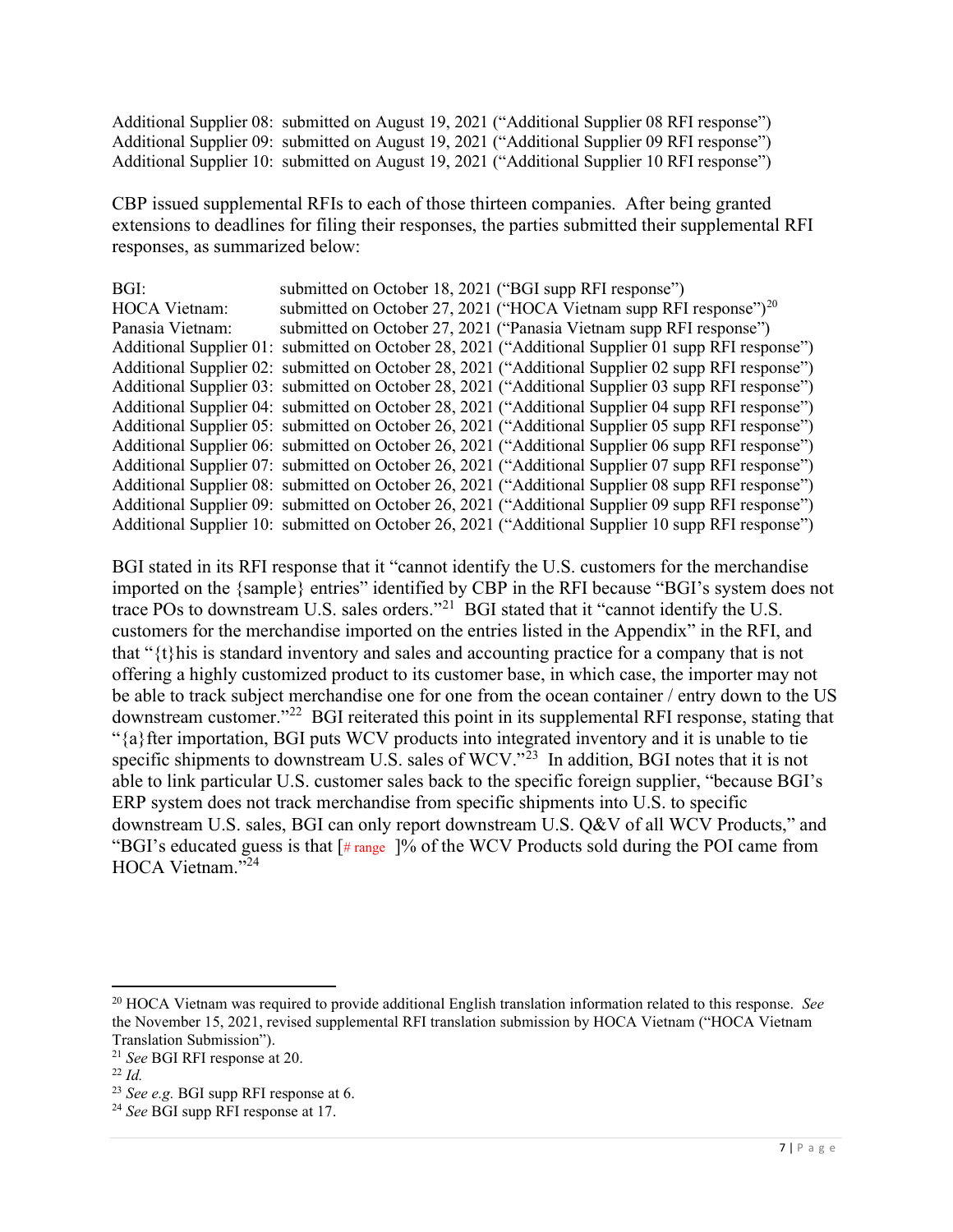HOCA Vietnam's RFI and Supplemental RFI indicate it had production capacity for the various stages of production of the parts that comprise the WCV kits it exported to the United [States.](https://States.25)<sup>25</sup> HOCA Vietnam also indicates in those responses that it produced such [parts.](https://parts.26)<sup>26</sup> HOCA Vietnam indicated that during the period March 2020 through June 2021, it sold  $\begin{bmatrix} & & \text{#} \\ & & \text{RTA} \end{bmatrix}$ kits and  $\lceil \quad \# \rceil$  $#$  RTA cabinet kits and [ # ] individual parts to the U.S. market, and [ # and items/description ] during the same [period.](https://period.27)<sup>27</sup>

 HOCA Vietnam stated that it "uses solid wood lumber board, plywood, MDF, paint, and hardware as major materials in the production of WCV products."<sup>28</sup> HOCA Vietnam's RFI and supplemental RFI responses acknowledge, as do the RFI and supplemental RFI responses of Panasia Vietnam and the ten additional suppliers, that HOCA Vietnam was supplied by those other eleven companies with items other than those "major materials." HOCA Vietnam characterized those other items as "solid wood parts"<sup>29</sup> and as "[ items  $\cdot$  ]."<sup>30</sup> items  $1.^{30}$ 

HOCA Vietnam stated that it "imported certain [ items ] from China, as well as purchased from Vietnam local suppliers, then further processed them substantially, *i.e.* [ processes ] in its woodwork workshop." It also stated it "completed the painting processing, *i.e.* [ workshop, and then produced these items into wooden parts or components of doors/frames/drawers," and, finally, "packed them together with plywood cabinet box components as well as hardware as the completed WCVs products in its normal business operations." HOCA Vietnam concluded "those [ items ] as purchased could not be direct components or parts but needed further substantial processing before they could be considered completed components of WCV products."31 items  $nrocesses$ xxxxxxx, xx xxx xxxxxxx, xxxxxxxxx, xxx xxxxx xxxxxxx, xxx. items arrival as purchased could processes ] in its painting

 In addition to not being completed components of WCV products, HOCA Vietnam claimed that the "[ items those "[ items ]" were "entered into the [ location ] ]" are not subject merchandise. HOCA Vietnam explained that

]. See HOCA Vietnam supp

<sup>&</sup>lt;sup>25</sup> See e.g. HOCA Vietnam RFI response at 17-19. HOCA Vietnam concluded by providing an estimate of its production capacity as  $[$  # response, HOCA estimated its quarterly production capacity as about [# range and time period  $#$  range and time period xxxxxxxx xx xxx xxxxx xxxxxxx xx IIII III xxxxxxxx xx III xxxxxxxx xx xxxx xx ] and about [ # range and time period l "sets of standard WCV products." Id. at 19. In its supplemental RFI

 RFI Response at 10 and Exhibit SQ1-5. With regard to actual production, during the site visit in late 2020, HOCA Vietnam indicated that " $\{a\}$  pproximately  $\begin{bmatrix} # \\ \end{bmatrix}$  cabinet kits are produced annually." See Site Visit Report at 2.

 BGI stated that it "in 2019, the owner of Hangzhou HOCA informed BGI that they were building a new factory HOCA Vietnam," that "Steven Xu and BGI's overseas General Manager [ person ] attended HOCA Vietnam's opening ceremony and toured the factory," and that, "{a}s such, BGI confirmed that the production facility and equipment, as well as the production process, were capable of producing WCV at HOCA Vietnam's factory in sufficient capacity before BGI formally initiated the business relationship HOCA Vietnam." See BGI RFI response at 25.

 $26$  See e.g. HOCA Vietnam RFI response at 25-26.

<sup>&</sup>lt;sup>27</sup> See HOCA Vietnam supp RFI response at 17 and Exhibit SQ1-10.

<sup>&</sup>lt;sup>28</sup> See HOCA Vietnam RFI response at 27.

 $29$  See e.g. HOCA Vietnam RFI response at 3 and 6.

<sup>&</sup>lt;sup>30</sup> See e.g. HOCA Vietnam RFI response at 7.

<sup>&</sup>lt;sup>31</sup> See HOCA Vietnam RFI response at 8. HOCA Vietnam also stated it stopped importing " $\sim$  items ]" from China after May 2021. Id. at 9. items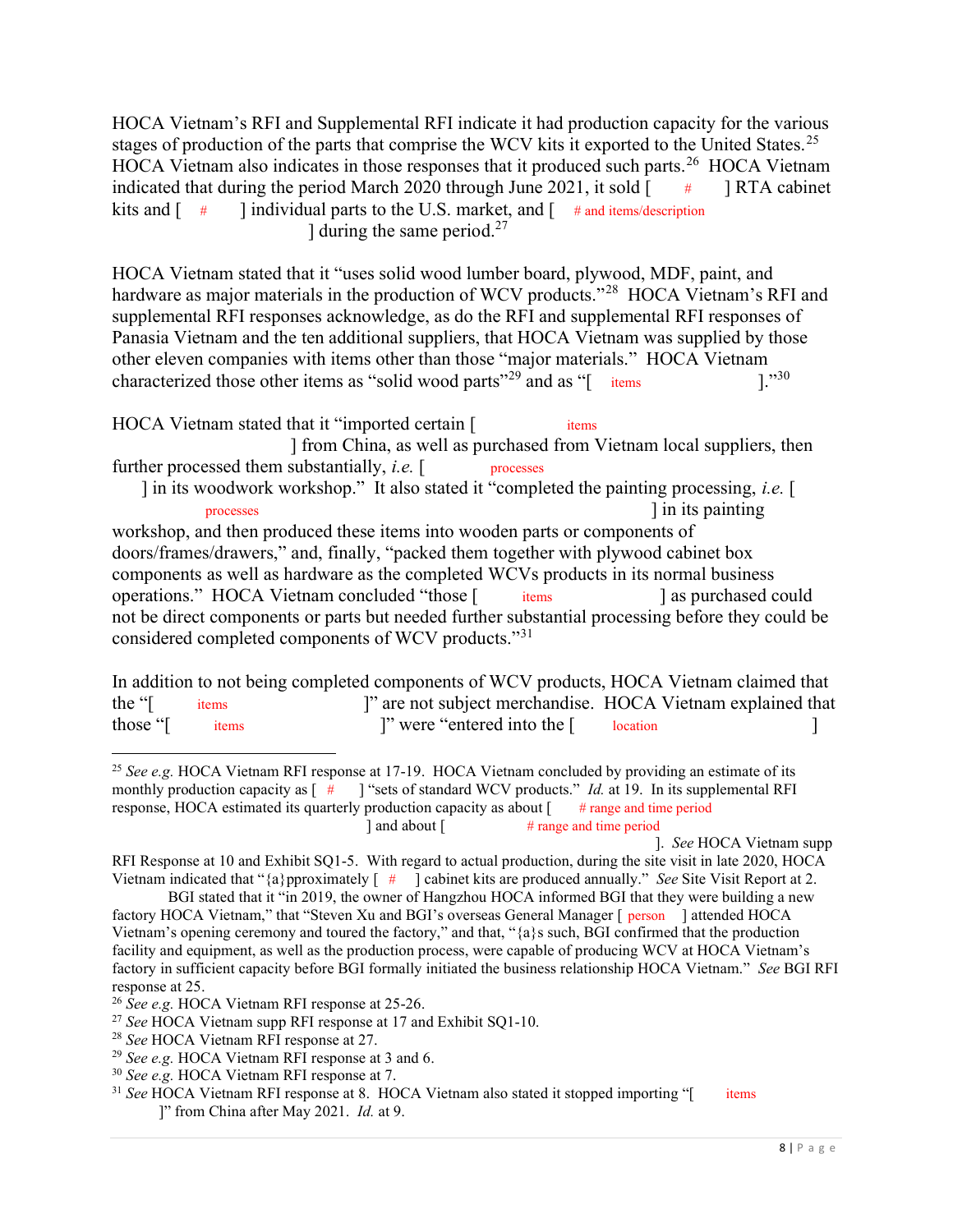by HOCA Vietnam, as [ items ], although the purchased invoices reported as [ items ] roughly, and then those [ woodwork warehouse production report indicate." HOCA Vietnam continued that "the wooden components went through the painting workshop and packing workshop to become RTA WCV products," meaning "those [ production of WCV RTA products, rather than direct parts or components thereof for the WCV RTA products." Therefore, HOCA Vietnam concluded, "the purchased [ items ] were not direct covered merchandise."32 xxxx-xxxxx xxxxxx (Cxxxxxx xxxxxxxxx "素板") "xxxx xxxxxx, xxx." xxxxitems ] were sent out for the further production, such as [ processes items items ] in the woodwork workshop, as the warehouse out tickets and the were indeed input materials for the

In its supplemental RFI response, HOCA Vietnam described the "[ items ]" as raw materials. Specifically, it stated it "considers the products sold were produced by itself, because for the [ at most,  $\int$  description Vietnam had stated in its RFI response that it "considers solid wood lumber board, plywood and MDF as the three most important direct materials because the WCV products are produced from these wood materials,"<sup>34</sup> and when providing sample purchase documents for raw materials, only provided such documents for surface lumber, plywood, and MDF.<sup>35</sup> In addition, HOCA Vietnam clarified that the general term "[ items ]" refers to "[ items  $\qquad$   $\qquad$   $\qquad$   $\qquad$   $\qquad$   $\qquad$   $\qquad$   $\qquad$   $\qquad$   $\qquad$   $\qquad$   $\qquad$   $\qquad$   $\qquad$   $\qquad$   $\qquad$   $\qquad$   $\qquad$   $\qquad$   $\qquad$   $\qquad$   $\qquad$   $\qquad$   $\qquad$   $\qquad$   $\qquad$   $\qquad$   $\qquad$   $\qquad$   $\qquad$   $\qquad$   $\qquad$   $\qquad$   $\qquad$   $\qquad$   $\qquad$ xxxx-xx xxxx xxxxxx xxx xxxxx/xxxxxx/xxxxxxx  $\frac{1}{2}$  items  $\frac{1}{2}$  refers to " because for the items  $\blacksquare$ , they were raw materials (c) raw materials) purchased by HOCA Vietnam."<sup>33</sup> HOCA

xxxxxx xxx xxxxx, xxxx xxxxx xxxxxx xxx xxxxxx, xx xxxx-xxxxxxxx xxxxxx xxx items

]."<sup>36</sup>

HOCA Vietnam stated that in contrast to the " $\lbrack$  items  $\rbrack$ , its " $\{p\}$ urchases from Panasia Vietnam were finished wooden parts or components to be directly packed with plywood cabinet box parts," and that it made "purchases from Additional Supplier 03," a Vietnam supplier, that "were [ items items ] but were also [ items  $\cdot$  7, its "{p} urchases from items 1 but were also [ xxxx xxxx xxx xxxxxxx xxx xxxxx xxxxxxxx xx HOCA Vxxxxxx, xxx xxxx xx xxx U.S.

items

items, description, and business activities

]." HOCA Vietnam stated it "considers such RTA cabinets as its own products."<sup>37</sup>

 $32$  *Id.* at 8-9.

<sup>&</sup>lt;sup>33</sup> See HOCA Vietnam supp RFI response at 14. Elsewhere in that response, HOCA Vietnam referred to such "[ items ]" when noting that one of the additional suppliers, [ company ], was "at most…involved in the supply of  $\left[$  description  $\right]$  raw materials of covered

merchandise." Id. at 2.

<sup>&</sup>lt;sup>34</sup> See HOCA Vietnam RFI response at 27.

<sup>&</sup>lt;sup>35</sup> Id. at 32 and Exhibits 34, 35, 36, and 37. While in Exhibit 33 of its RFI response HOCA Vietnam refers to material," it appears that HOCA Vietnam does not consider "[ items ]" to be raw materials in all contexts. For example, HOCA Vietnam stated that it had provided in Exhibits 34, 35, 36, and 37 of its RFI response "all the documents it had in its possession for the raw material purchases" associated with the sample shipments to BGI identified in Appendix I of the RFI, even though "the sales as listed in Appendix I did ] from Vietnamese suppliers." See HOCA Vietnam supp RFI response at 19. xxxx-xxx xxxxx xxxxxx xxxxx  $\frac{1}{x}$  items  $\frac{1}{x}$  items contain [ items items ] for Chinese suppliers and [ items ] various "[ item  $\qquad$  ]" products, as well as surface lumber, plywood, and MDF, as "raw

<sup>&</sup>lt;sup>36</sup> See HOCA Vietnam supp RFI response at 15.

 $37$  *Id.* at 15.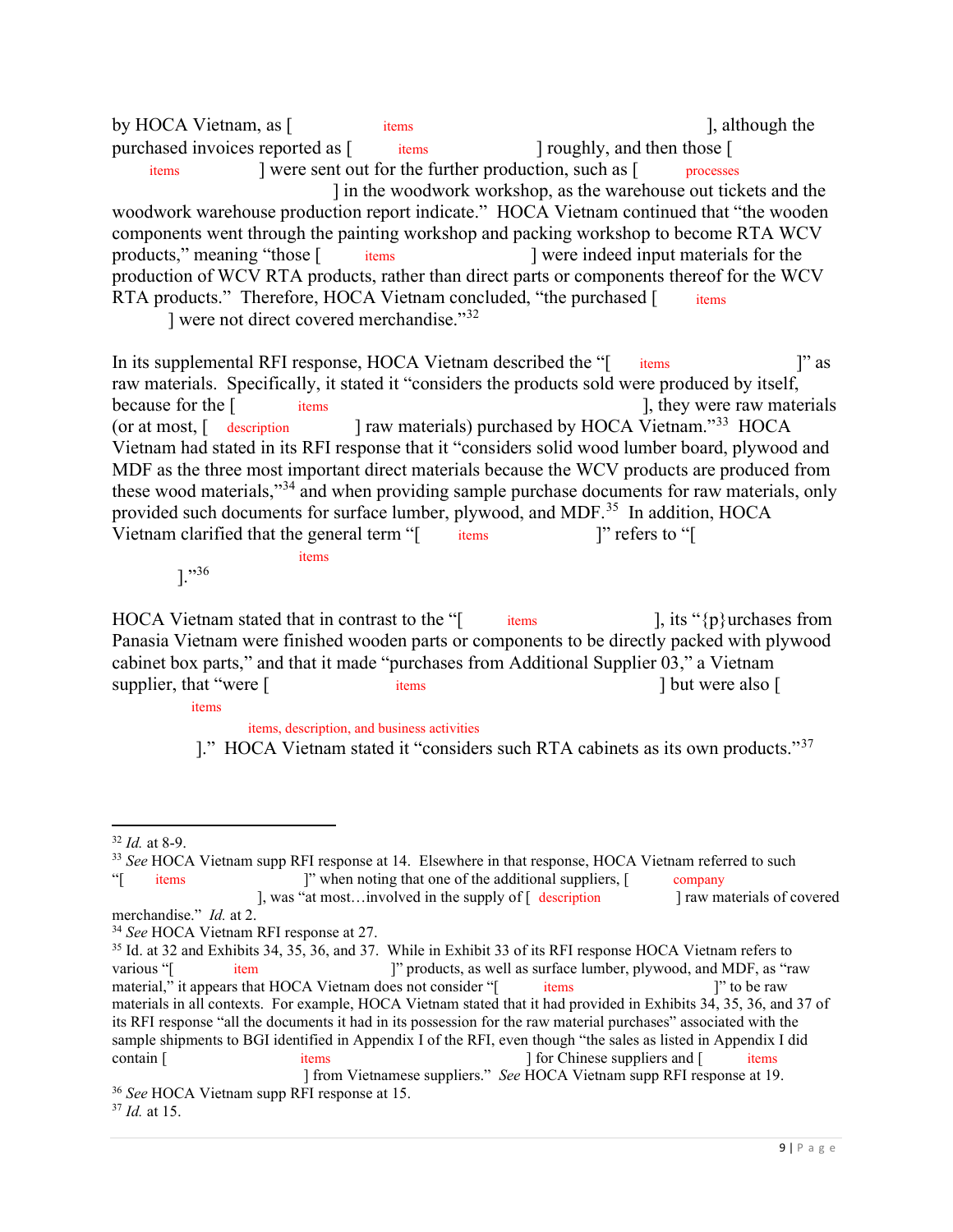In their RFI and supplemental RFI responses, the six additional suppliers located in China (i.e., Additional Supplier 05, Additional Supplier 06, Additional Supplier 07, Additional Supplier 08, Additional Supplier 09, and Additional Supplier 10) referenced the items they supplied to HOCA Vietnam. Data provided in the RFI responses of those six China suppliers indicate they supplied over  $\left[$  # ] million such pieces during the inquiry [period.](https://period.38)<sup>38</sup> Excluding the subtotal for [ company and business activity

the number of pieces was approximately  $[$   $\#$  ] [million.](https://million.39)<sup>39</sup>

 Additional Supplier 05 described its sales to HOCA Vietnam as follows: "Regarding Hoca Vietnam, Supplier 05 sold only [ items ] to Hoca Vietnam, which represented around [share] of the total production," and "{t}he semi- finished products sold to Hoca Vietnam were not direct components of wooden cabinets, but required substantial further processing, *i.e.* [ processes sold to HOCA Vietnam as "[ Additional Supplier 05 stated that it "sold [ items ] to HOCA Vietnam which were produced from the common raw material  $(i.e.$  MDF and surfaced lumber) by Additional Supplier 05."<sup>42</sup> Additional Supplier 05 referred to some of the products sold to HOCA Vietnam as "[ xxxx-xxxxxx xx xxxxxxx, xxxxx, xxx xxxxx xxxxxx processes items  $i$ tems items xxxx-xxxxxx xx xxxxxxx/xxxx/xxxxxx xxxxxx xxxx-xxxxxxxx xxxxxx xx "[ items ],"<sup>44</sup> and as "[  $x \times x \times x$  items ] by Hoca Vietnam."<sup>40</sup> Additional Supplier 05 also described the products it  $\mathbb{R}^{3,41}$  In its supplemental RFI response,  $1.^{943}$  and referred to the products in general as items ]."45 However, Additional Supplier 05 concluded

by stating that "{a}t best, Additional Supplier 05 sold [ description ] raw materials of covered merchandise to HOCA Vietnam."<sup>46</sup>

 Additional Supplier 06 described its sales to HOCA Vietnam as follows: "Supplier 06 or Affiliated Producer sold only certain [ items ] to HOCA Vietnam, which represented around [share] of the total production in the inquiry period,"<sup>47</sup> and described them as "[ items ]."<sup>48</sup> In its supplemental RFI response, Additional Supplier 06 stated it "sold [ items ] to HOCA Vietnam which were produced from the common raw material xxxx-xxxxx xxx xxxxxx xxx xxxxx/xxxxxx/xxxxxxx  $x \times y \times z \times x$ items

<sup>39</sup> Id.

 $41$  *Id.* at 6.

- $43$  *Id.* at 5.
- $44$  *Id.* at 6.
- $45$  *Id.* at 8.
- $46$  *Id.* at 10.

],

 $38$  See Additional Supplier 05 RFI response at 6, Additional Supplier 06 RFI response at 6, Additional Supplier 07 RFI response at 6, Additional Supplier 08 RFI response at 6, Additional Supplier 09 RFI response at 6 and Exhibit 7, and Additional Supplier 10 RFI response at 6. Excluding the subtotal for [ company and description company and description

<sup>],</sup> the number of pieces was approximately  $\lceil # \rceil$  million.

<sup>&</sup>lt;sup>40</sup> See Additional Supplier 05 RFI response at 4.

<sup>&</sup>lt;sup>42</sup> See Additional Supplier 05 supp RFI response at 2-3.

 $47$  See Additional Supplier 06 RFI response at 4-5.

 $48$  *Id.* at 6.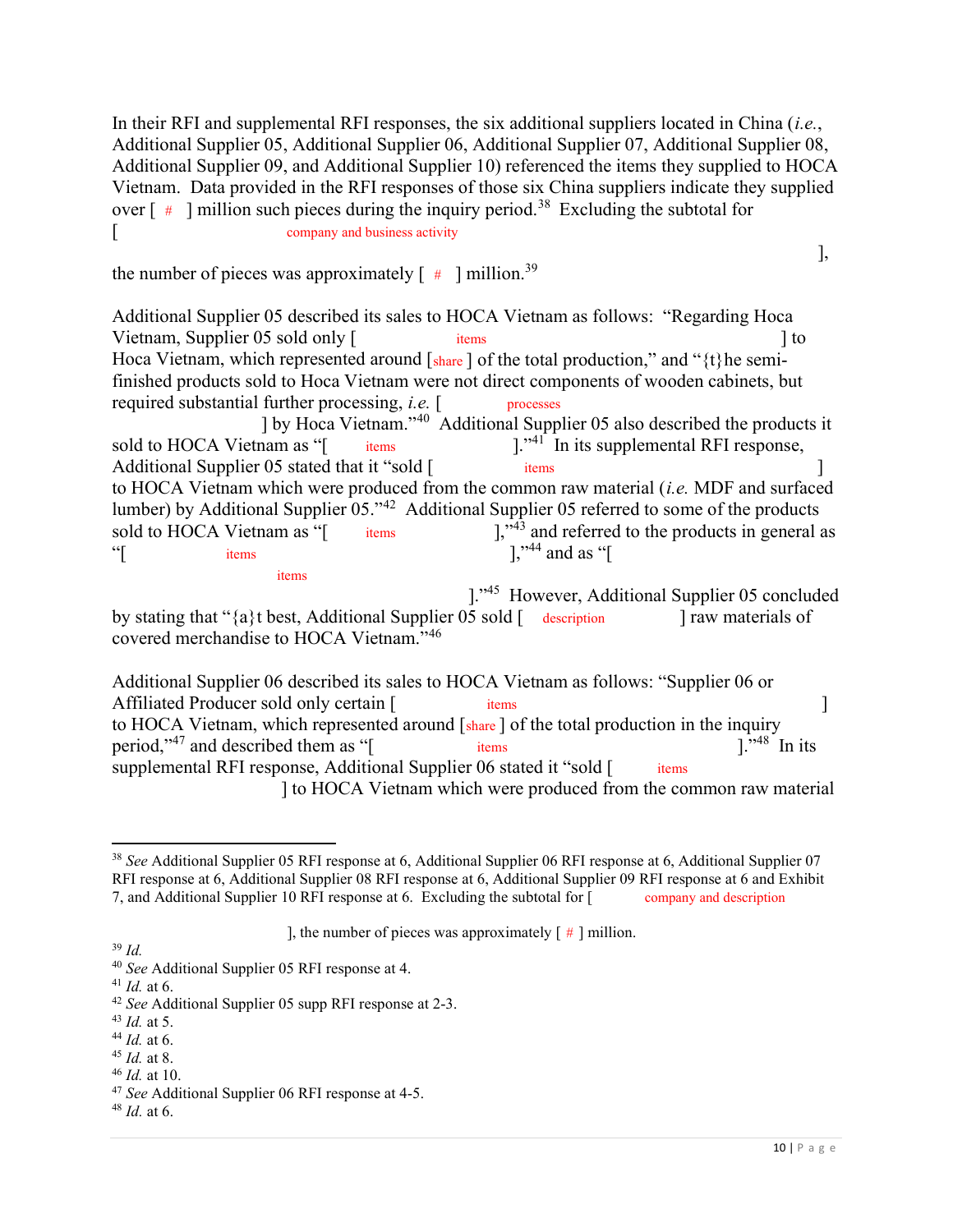(*i.e.* MDF and surfaced lumber) by Additional Supplier  $06,$ <sup> $49$ </sup> and later stated the products it "sold to HOCA Vietnam include [ items particular invoices that it issued to HOCA Vietnam, Additional Supplier 06 referred to products such as "[ items ]" and "[ items ]" and "[ items referenced the products as "[ items products it sells HOCA Vietnam are not subject to the AD/CVD orders because "{t}he [ WCV parts," and that, " ${a}$ t best, Additional Supplier 06 sold  $\lceil$  description ] raw materials of covered merchandise to HOCA Vietnam."<sup>53</sup> Additional Supplier 07 described its sales to HOCA Vietnam as follows: "Supplier 07 produces and sells wooden furniture and also certain [items ] as required by the Customer," and "Supplier 07 produced and sold certain [ ] to HOCA Vietnam during the inquiry period."<sup>54</sup> Additional Supplier 07 also described the products it sold to HOCA Vietnam as "[ items ]."<sup>55</sup> In its supplemental RFI response, Additional Supplier 07 stated it "only supplied [ from the common raw material (*i.e.* MDF and surfaced lumber) by Additional Supplier 07."<sup>57</sup> When referring to a particular invoice it issued to HOCA Vietnam, Additional Supplier 07 referred to the products referenced as "[ items ]" and noted "that on the invoices, normally [ items and business activity " $\{d\}$ rawer faces are actually considered in a sense smaller-size doors."<sup>58</sup> Discussing the products it sells to HOCA Vietnam more generally, it referenced them as "[ items 07 opines that the merchandise it sells to HOCA Vietnam is not subject to the AD/CVD orders because " $\{t\}$ he  $\lceil$  $x \times x \times x$  xxx $x \times x \times x$  $x \text{ times}$   $y \text{ and } y \text{ times}$   $y \text{ and } y \text{ times}$   $y \text{ and } y \text{ times}$ xxxx-xxxxxxxx x xxx xxx xxxxx, xxxx-xxxxxxxx xxxxx xxx xxx xxxxx xxxxxx  $x \times x \times x$ items items items  $1.^{1.55}$ items  $\begin{array}{ccc} \text{items} & \text{if} & \text{if} & \text{if} & \text{if} & \text{if} & \text{if} & \text{if} & \text{if} & \text{if} & \text{if} & \text{if} & \text{if} & \text{if} & \text{if} & \text{if} & \text{if} & \text{if} & \text{if} & \text{if} & \text{if} & \text{if} & \text{if} & \text{if} & \text{if} & \text{if} & \text{if} & \text{if} & \text{if} & \text{if} & \text{if} & \text{if} & \text{if} & \text{if} & \text{if$ items **xxx** xxxx xxxxxxx xxxxxx xxxxxx items and business activity items  $],$   $\frac{1}{2}$  and then as "[ items items 1."<sup>50</sup> Discussing products related to 1."<sup>51</sup> Returning to general discussion of products, Additional Supplier 06 ]."52 Additional Supplier 06 opined that the ] Additional Supplier 06 sold to HOCA VN are not WCV nor finished ], totaling [ # ] transactions."<sup>56</sup> Additional Supplier 07 stated it "sold [ items items ] to HOCA Vietnam which were produced ], and that 1."<sup>60</sup> Additional Supplier Additional Supplier 07 sold to HOCA VN are not

- $52$  *Id.* at 8.
- $53$  *Id.* at 10.

 $55$  *Id.* at 6.

 $58$  *Id.* at 5.

<sup>&</sup>lt;sup>49</sup> See Additional Supplier 06 supp RFI response at 3.

 $50$  *Id.* at 5.

 $51$  *Id.* at 5-6.

<sup>&</sup>lt;sup>54</sup> See Additional Supplier 07 RFI response at 4.

<sup>&</sup>lt;sup>56</sup> See Additional Supplier 07 supp RFI response at 1.

<sup>&</sup>lt;sup>57</sup> *Id.* at 2-3.

 <sup>59</sup> Id.

 $60$  *Id.* at 7.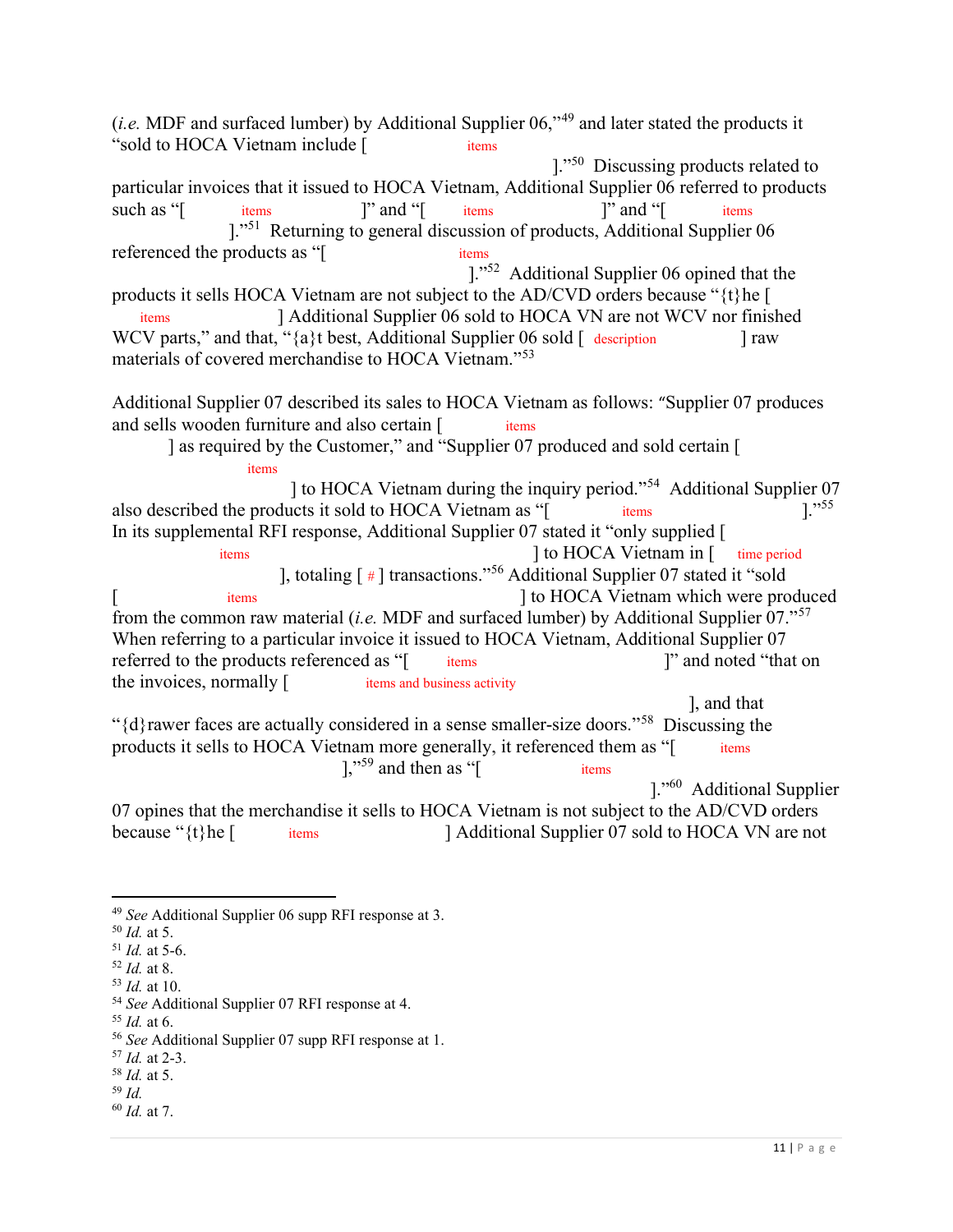WCV nor finished WCV parts," and that "{a}t best, Additional Supplier 07 sold [ description 1 raw materials of covered merchandise to HOCA Vietnam."<sup>61</sup>

 Additional Supplier 08 described its sales to HOCA Vietnam as follows: "Supplier 08 produced wooden cabinet/vanities and components thereof," and "{i}n the Inquiry period, the company produced and sold certain [ items items ] as requested by Hoca Vietnam, but they were in semi-finished forms that could not be direct components and required further substantial processing to be incorporated into the wooden RTA cabinets."<sup>62</sup> Additional Supplier 08 also described some of the products it sold to HOCA Vietnam as "[ xxxx-xxxxxx x xxxxx, xxxxxx, xxx xxxxxx xxxxxx

Vietnam in [ date items xxxx-xxxxxxxx x xx xxx xxxxx, xxx xxxxxx, xxx xxx xxxxxxx Vietnam in [ date ]."<sup>64</sup> Additional Supplier 08 stated it "sold [ items  $1.^{63}$  In its supplemental RFI response, Additional Supplier 08 stated it "only" supplied [ items  $\qquad \qquad$  items  $\qquad \qquad$  ] to HOCA

 ] to HOCA Vietnam which were produced from the common raw material (i.e. MDF and surfaced lumber) by Additional Supplier 08."<sup>65</sup> When summarizing all the products it sold to HOCA Vietnam, Additional Supplier 08 referred to a list identifying the following: [ items xxxxx (xxxx); xxxxxx (xxxx); xxxx (xxx); xxx (xxx); xxx (xxx); xxx (xxx); xxx (xxx); xxx (xxx); xxx

Supplier 08 referred to the "[ products are not subject to the AD/CVD orders because " $\{t\}$ he  $[$  items  $]$  Additional Supplier 08 sold to HOCA VN are not WCV nor finished WCV parts," and that "{a}t best, Additional Supplier 08 sold [ description ] raw materials of covered merchandise to HOCA Vietnam."<sup>68</sup>  $x \times x \times x$  xxx $x \times x \times x$  $x \times y \times x \times x$ items ].<sup>66</sup> Later in that response, Additional item [  $\degree$  products it sold to HOCA Vietnam as "<br>
<sup>"</sup>[ items items  $]$ ."<sup>67</sup> Additional Supplier 08 opines that those

Additional Supplier 09 identifies the products it sells as the following: [ items items

products it sold to HOCA Vietnam as "[ ], which it states it produced by first using "saws to [ processes items xxx xxx xxx xxx xxx ].<sup>69</sup> Additional Supplier 09 describes the

 Supplier 09 states "{t}hese semi-finished boards need substantial further processing by Hoca Vietnam, such as [ processes  $\qquad$  ] to manufacture components of the wooden WCV products."<sup>71</sup> Additional Supplier 09 states that for sample documentation, "the production records {indicate} the products were  $[$  items xxxxxxxx, xxx xxxx, xxxxxxxx xxx xxxxxxxxx, xxxxxxxx, xxx. items  $\mathbf{R}$ , although  $\mathbf{R}$  items and description of activity ] as required by HOCA Vietnam in the normal course of operations."<sup>70</sup> Additional

 $61$  *Id.* at 9.

 $62$  See Additional Supplier 08 RFI response at 4.

 $63$  *Id.* at 6.

 $64$  See Additional Supplier 08 supp RFI response at 1.

<sup>&</sup>lt;sup>65</sup> *Id.* at 3.

<sup>&</sup>lt;sup>66</sup> Id. at 5 and Exhibit SQ1-2.

 $67$  *Id.* at 7.

<sup>&</sup>lt;sup>68</sup> Id. at 15.

 $69$  See Additional Supplier 09 RFI response at 5 and Exhibit 2.

 $70$  See Additional Supplier 09 RFI response at 5.

 $171$  *Id.*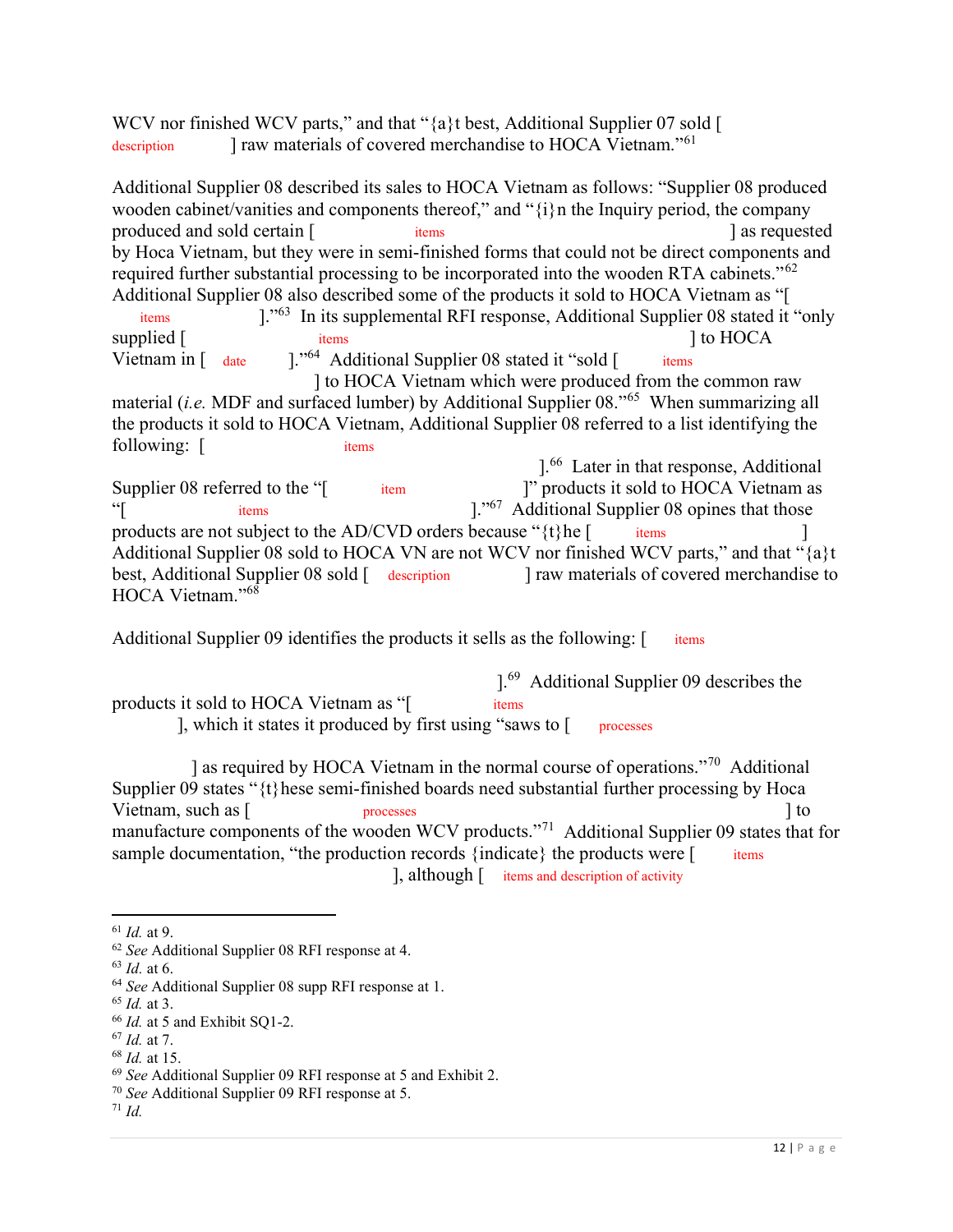] in the commercial invoice."<sup>72</sup> In its supplemental RFI response, Additional Supplier 09 stated that it "sold [ items ] to HOCA Vietnam which were produced from the common raw material (*i.e.* solid wood lumber and MDF) by Additional Supplier 09."<sup>73</sup> When referencing specific invoices issued by Additional Supplier 09 to HOCA Vietnam, Additional Supplier 09 referred to the products involved as "[ items items ]" and "[ items items xxxx-xxxxx xxx xxxxxx xxx xxxxxx xxx xx xx-xxxxxxxx xxxxxx ]," the latter " $[$  business activity

 ]" though Additional Supplier 09 states "{d}rawer faces are actually considered in a sense smaller-size doors."<sup>74</sup> Additional Supplier 09 opines that "the [ items ] it sold to HOCA Vietnam" are not covered by the AD/CVD orders because those orders only include "WCV and parts thereof," and "{t}he [items ] Additional Supplier 09 sold to HOCA Vietnam are not WCV nor finished WCV parts."<sup>75</sup> Additional Supplier 09 states that "{a}t best, Additional Supplier 09 sold [ description ] raw materials of covered merchandise to HOCA Vietnam."<sup>76</sup> items 1 Additional Supplier 09

 Additional Supplier 10 described its sales to HOCA Vietnam as follows: "Supplier 10 produces and sells [ and "Supplier 10 sold [ items ] to HOCA Vietnam during the inquiry period." Additional Supplier 10 stated that "[ items ] is the raw material for the production of wooden cabinets, and those [ items items xxxxx xxxxxxx xx xxx xxxx-xxxxxxxx xxxxxx xxxxxx items and wooden cabinets in its normal business operations,"

substantial further processing by Hoca Vietnam to become components of the wooden RTA."<sup>77</sup> Additional Supplier 10 also stated that in addition to the aforementioned "raw material," it also supplemental RFI response, Additional Supplier 10 stated it "sold [ items xxxx-x xxxxxxx xxxxxx items ] were in semi-finished form and not usable as direct components but require l to HOCA Vietnam during the inquiry period."<sup>78</sup> In its

finger-jointed lumber) by Additional Supplier  $10.^{79}$  However, although Additional Supplier 10 did not provide English translations of all of its sales documentation, some such documentation it provided related to its sales to HOCA Vietnam (e.g., "purchase order" and "bill of lading") include wood component terms such as "[ item ]," "[ item ]," and item of products Additional Supplier indicates it sold to HOCA [Vietnam.](https://Vietnam.81)<sup>81</sup> "[ item 1."80 Similar terms referencing "[ items ]" also appears in the list ] to HOCA Vietnam which were produced from the common raw material (i.e.

## [ company and description **company** and description

Furthermore, the Customs Declaration documents provided by HOCA Vietnam [ company l as a supplier of HTS 94039090 merchandise to HOCA [Vietnam.](https://Vietnam.82)<sup>82</sup>

 $78$  *Id.* at 6.

 $72$  *Id.* at 8.

<sup>&</sup>lt;sup>73</sup> See Additional Supplier 09 supp RFI response at 1.

 $74$  *Id.* at 4.

 $75$  *Id.* at 9.

 $76$  *Id.* at 10.

<sup>&</sup>lt;sup>77</sup> See Additional Supplier 10 RFI response at 4-5.

 $79$  See Additional Supplier 10 supp RFI response at 2.

<sup>&</sup>lt;sup>80</sup> Id. at Exhibit SQ1-1.

<sup>&</sup>lt;sup>81</sup> Id. at Exhibit SQ1-2.

<sup>&</sup>lt;sup>82</sup> See Vietnam Import Data Memorandum.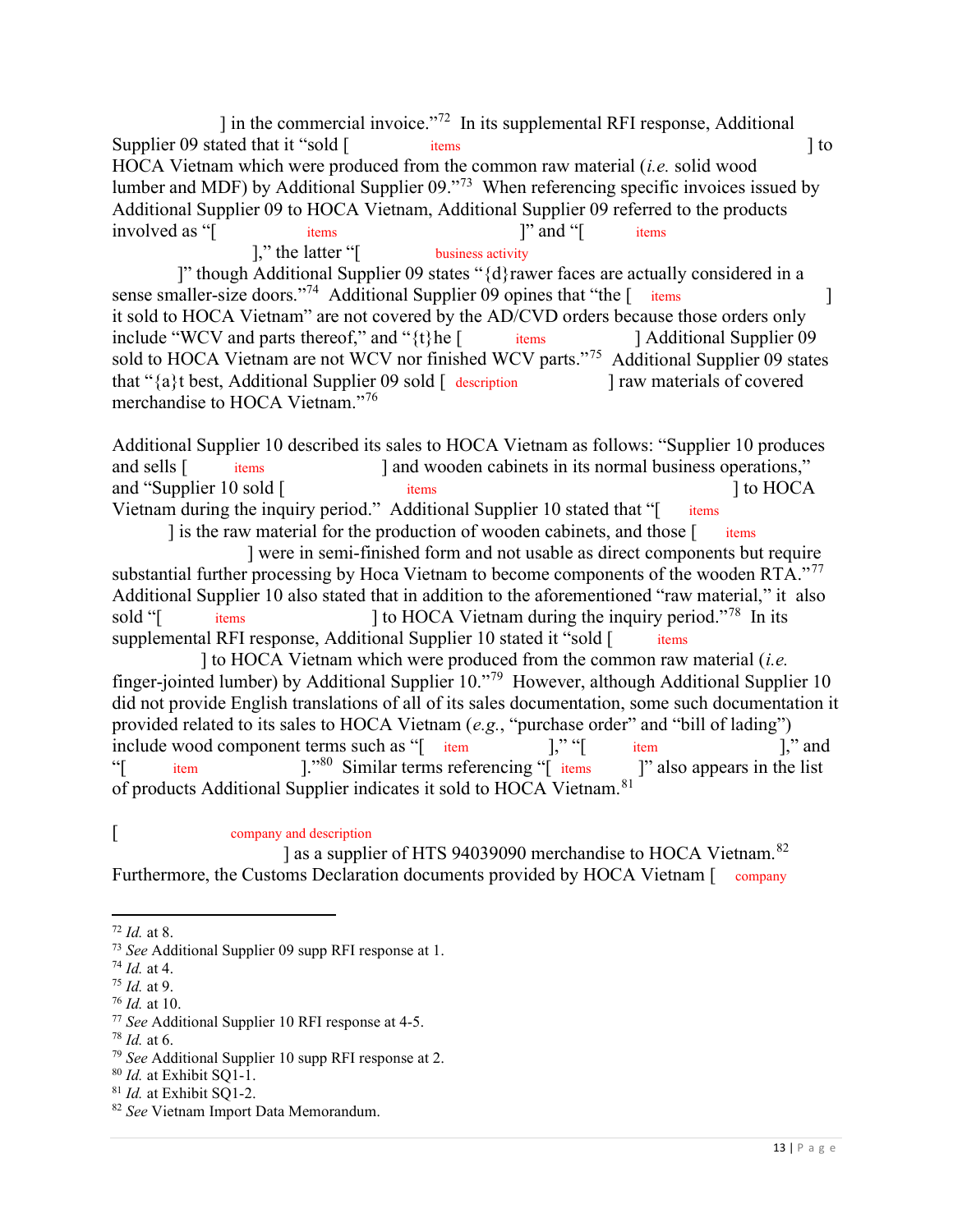to  $\lceil$ million pieces identified in the  $[$  information and source  $]$ ,  ${}^{84}$  and for whom [numeric description] Vietnam reference HTS [94039090.](https://94039090.85)85 to  $\lceil$  companies  $\lceil$ , which accounted for the approximately  $\lceil$  #  $\rceil$ information and source  $\int_0^{84}$  and ] reference HTS numbers other than [94039090.](https://94039090.83)<sup>83</sup> This is in contrast J of the Customs Declaration documents provided by HOCA

HOCA Vietnam submitted photographs of what it stated were examples of the "[ items photographs of "finished components of WCV products."<sup>86</sup> HOCA Vietnam stated "{t}hose products," in that "{t}hey need substantial processing by HOCA Vietnam and/or Panasia Vietnam in normal business operations."<sup>87</sup> Additional Supplier 09 provided what it referred to as "pictures of the [ "show the [ items xxxx-x xxxxxxx xxxxxx items description ]" that HOCA Vietnam obtains from Vietnam and China suppliers, as well as l were substantially different from finished components of WCV ] supplied to HOCA Vietnam," stating the pictures I nature of the materials."<sup>88</sup>

HOCA Vietnam provided data that it states demonstrates the imported [ items ] accounted for a small portion of the total cost of WCV products, and that this percentage decreased in the inquiry period as HOCA [Vietnam.](https://Vietnam.89)<sup>89</sup> HOCA Vietnam provided the following data in an exhibit entitled "Summary of the Quarterly Proportions of Imported Materials over Total Cost of Manufacturing and Sales Revenue"<sup>90</sup>:  $i$ tems  $\qquad$   $\qquad$   $\qquad$   $\qquad$ 

| Accounting<br>Month                                 | Value of Imported<br>item<br>(VND) | Total Cost of<br>Manufacturing<br>(VND) | Percentage | <b>Total Sales</b><br>Revenue<br>(VND) | Percentage |
|-----------------------------------------------------|------------------------------------|-----------------------------------------|------------|----------------------------------------|------------|
| 2020 Q2<br>2020 Q3<br>2020 Q4<br>2021 Q1<br>2021 Q2 |                                    |                                         |            |                                        |            |

<sup>&</sup>lt;sup>83</sup> See HOCA Vietnam supp RFI response at  $\lceil$  document  $\lceil$  l. However, the HTS number referenced on [description] Vietnam Customs Declaration documents [item and company item and company

documents

later submission (see below) as the ones under which BGI claims the "[ items ]" it imported from its China suppliers should have been classified. Furthermore, the Vietnam Customs Declaration documents in Exhibit [SQ1-7.10](https://SQ1-7.10) contain references to furniture components such as [ items ] and "[  $\,$  ] is [tariff  $\#$  ], which is not one of the HTS numbers in Chapter 44 identified by BGI in a items  $\qquad$  it imported xxxxx xx xx xxxxxxx xxxxxx xxxxxx item ]." See HOCA Vietnam Translation Submission at Exhibit SQ2-1.

<sup>84</sup> See Vietnam Import Data Memorandum.

<sup>&</sup>lt;sup>85</sup> See HOCA Vietnam supp RFI response at [ documents

 it is evident that HOCA Vietnam only provided in Exhibit SQ1-7.9 Customs Declaration documents accounting for a small percentage of the overall shipments from that supplier to HOCA Vietnam). The English translations of the product description lines of the numerous Vietnam Customs Declaration documents provided by HOCA Vietnam in those exhibits all reference furniture parts/components, and do not refer to them as "[ description ]" or even as "[ description ]." See HOCA Vietnam Translation Submission at 1-2 and Exhibit SQ2-1. as "[ description ] (note that given the overall volume of imports by HOCA Vietnam from Additional Supplier 09,

<sup>&</sup>lt;sup>86</sup> See HOCA Vietnam RFI response at 7 and Exhibit 05.

<sup>87</sup> See HOCA Vietnam RFI response at 7.

<sup>88</sup> See Additional Supplier 09 RFI response at 8 and Exhibit 12.

<sup>89</sup> See HOCA Vietnam RFI response at 9.

<sup>&</sup>lt;sup>90</sup> See HOCA Vietnam RFI response at Exhibit 7.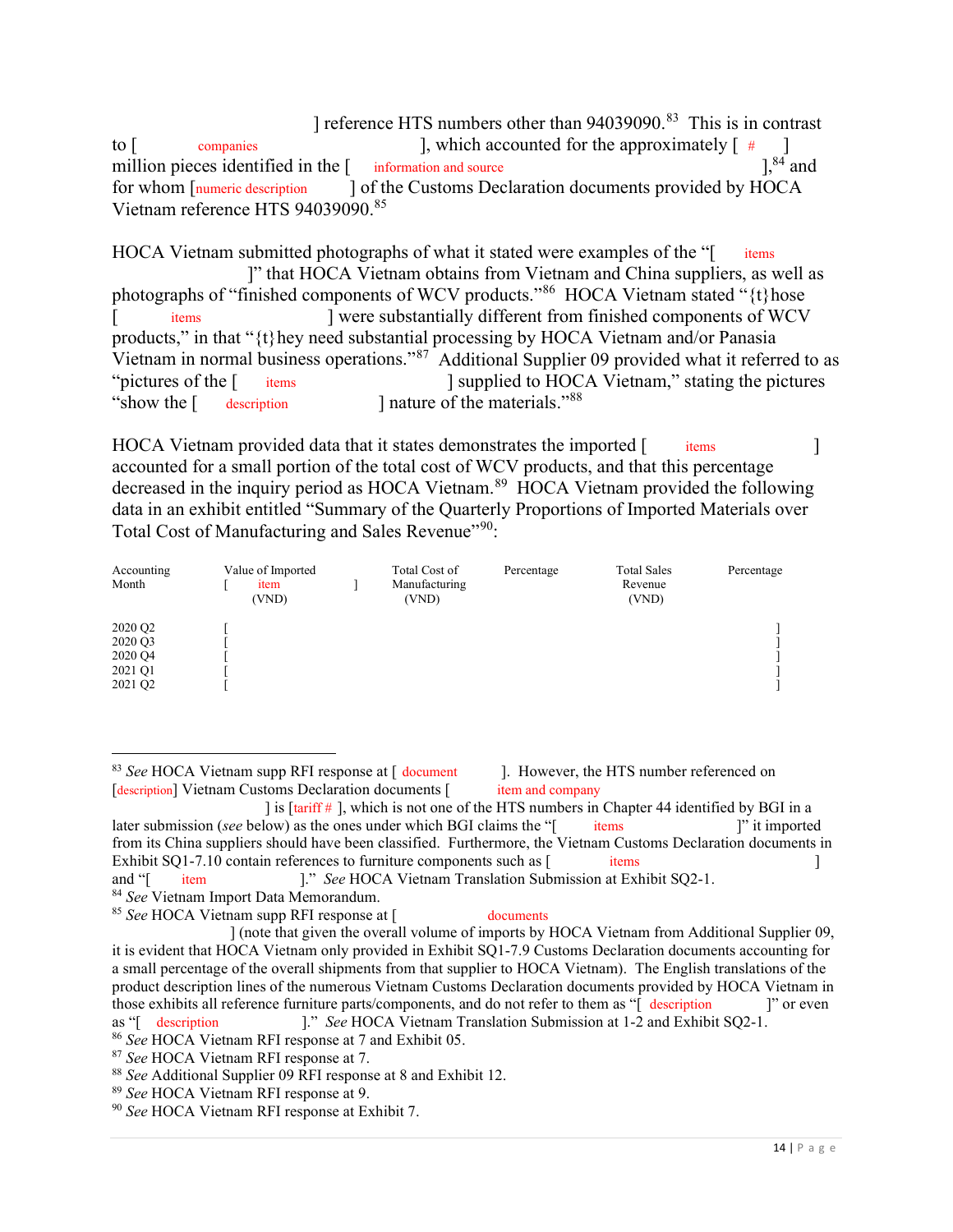HOCA Vietnam stated that those data indicate "HOCA Vietnam produced the WCV products substantially in Vietnam, although its production involved [items items

were indeed part of the materials for the production of completed WCV RTA products."<sup>91</sup> ] from China in the inquiry period, and those [ items ]

With regard to tying HOCA Vietnam's purchases of "[ items ]" to specific WCV shipped to BGI, HOCA Vietnam clarified in its supplemental RFI response that it is unable to do so, given the complexities of the purchasing and shipment processes. Specifically, HOCA Vietnam stated "the sales included in Appendix I {of the RFI issued to HOCA Vietnam, identifying particular shipments to BGI} included products under multiple BGI purchase orders and the products under each purchase order might be shipped in multiple shipments," and, " $\{t\}$  herefore, it is difficult to reconcile the quantity in a shipment to BGI to the quantity in a PO that HOCA Vietnam placed with its supplier, and to the quantity in a shipment/invoice from the supplier, because each party may break a PO in multiple shipments." Furthermore, HOCA Vietnam noted, "each shipment may contain products under multiple purchase orders, so to completely cross match the products ordered/shipped in one sale would be extremely burdensome, if not impossible."<sup>92</sup>  $\frac{1}{x}$  items  $\frac{1}{x}$  items

# Alleger New Factual Information and Importer Rebuttal Information

 On October 12, 2021, AKCA submitted what it characterized as new factual information ("AKCA NFI"). AKCA's submission contained information in four exhibits. Exhibit 1 contains an affidavit from an industry official discussing stages of cabinet production and analyzing the public version of the Site Visit Report. In that affidavit, the industry official claims "60% of the total value of a complete cabinet is represented by the cabinet doors and drawers," and that " $\{t\}$ he typical rule of thumb holds that the doors, drawer fronts, and frames comprise 2/3 of the value and even more of the value add {sic} of a complete cabinet."<sup>93</sup> The official states that the Site Visit Report "never mentions cabinet doors or drawers."<sup>94</sup> Exhibit 2 of AKCA NFI contains a list of what AKCA characterized as companies in Vietnam companies that imported furniture parts under 9403.9090 of the Vietnam Harmonized Tariff Schedule from April 2020 through November 2020, the suppliers of the furniture parts in question, and the quantity and value of furniture parts imported from each supplier during the time period. Exhibit 3 of AKCA NFI contains excerpts from the Vietnamese Harmonized Tariff Schedule for the codes under which raw wood materials and furniture parts are imported into Vietnam, which AKCA notes is relevant because it shows which codes are used for importation of raw materials such as wooden boards as opposed to furniture parts such as wooden cabinet components. Exhibit 4 of AKCA NFI contains a brochure published by the BGI Group Inc., doing business as U.S. Cabinet Depot regarding the various styles and dimensions of the cabinets that it sells within the United States.

 On October 22, 2021, BGI submitted rebuttal information in response to the AKCA NFI submission ("BGI Rebuttal Info"). BGI provided in Exhibit 1 of that submission a declaration from a HOCA Vietnam official who, according to BGI, supervises HOCA Vietnam's cabinets

<sup>&</sup>lt;sup>91</sup> See HOCA Vietnam RFI response at 9.

 $92$  See HOCA Vietnam supp RFI response at 20.

<sup>93</sup> See AKCA NFI at Exhibit 1.

 <sup>94</sup> Id.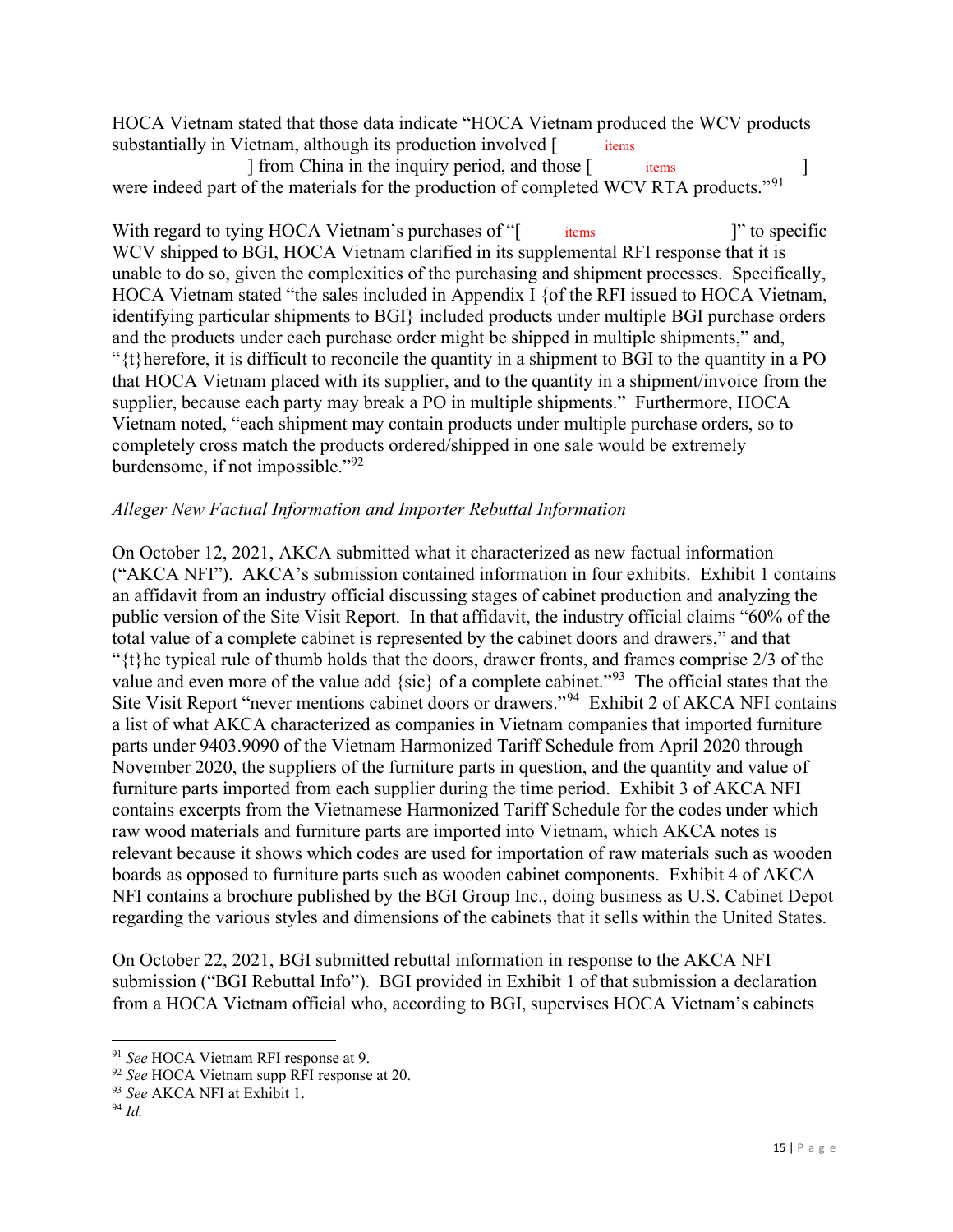production as rebuttal factual information to AKCA's [declaration.](https://declaration.95)<sup>95</sup> In that declaration, the official states that for the typical product, the "three-piece  $(i.e.,$  door and drawer face  $\lceil$  process

 the value, not anywhere near 66%" claimed in the AKCA declaration, and that "{f}or the rest the  $\left[$  item the  $\lceil$  item hardware would account for  $\lceil \# \text{range} \rceil$ % of the value, and the packing materials would account for [# range ]% of the value."<sup>96</sup> The official states that "{t}he labor and overhead costs have been taken into consideration in the above-listed percentages."97 ], and front frame  $\lbrack$  process  $\lbrack$  accounts for approximately  $\lbrack$   $\#$  range  $\rbrack$ % of the  $\lceil$  item a left cabinet box (carcass) would account for about  $\lceil$  # range 1% of the value; the  $\frac{1}{3}$  drawer boxes would account for  $\frac{1}{4}$  range  $\frac{1}{6}$  of the value;

 Regarding HOCA Vietnam production capabilities, BGI states that, contrary to AKCA's assumptions regarding CBP's December 4, 2020, site visit report, Exhibit 1 of BGI Rebuttal Info and the annotated HOCA Vietnam Machine List included within that exhibit "shows that HOCA Vietnam has the machinery to produce three-piece components on-site and it was producing three-piece components on the day" of the site [visit.](https://visit.98)<sup>98</sup> BGI concludes by claiming that " $\{o\}$ ther record evidence also unequivocally demonstrates that HOCA Vietnam sourced upstream raw materials from various domestic and foreign sources at cheaper prices and performed significant work on them to convert them to three-piece components," which contributes to rendering the comparative value of three-piece components in Alleger's declaration "inapposite or at best grossly exaggerated."<sup>99</sup>

#### TRLED New Factual Information and Importer Rebuttal Information

 On November 1, 2021, TRLED placed new factual information on the record in the form of a memorandum.<sup>100</sup> Attachment 1 to this memorandum contains emails provided by a CBP attaché that contain information obtained by the attaché from [ source ] indicating HOCA Kitchen Hygiene International Co. Ltd.<sup>101</sup> had misclassified products and misidentified country of origin for certain merchandise. [ source ] indicated the company source and indicated the company  $\mathcal{C}$ 

description of findings

 $\cdot\cdot\cdot$   $\cdot\cdot\cdot$   $\cdot\cdot\cdot$   $\cdot\cdot\cdot$   $\cdot\cdot\cdot$   $\cdot\cdot\cdot$   $\cdot\cdot\cdot$   $\cdot\cdot\cdot$   $\cdot\cdot\cdot$   $\cdot\cdot\cdot$   $\cdot\cdot\cdot$   $\cdot\cdot\cdot$   $\cdot\cdot\cdot$   $\cdot\cdot\cdot$   $\cdot\cdot\cdot$   $\cdot\cdot\cdot$   $\cdot\cdot\cdot$   $\cdot\cdot\cdot$   $\cdot\cdot\cdot$   $\cdot\cdot\cdot$   $\cdot\cdot\cdot$   $\cdot\cdot\cdot$   $\cdot\cdot\cdot$   $\cdot\cdot\cdot$   $\cdot\cdot$ [ quantitative summary of some findings  $\bigg]$ . 102

]." [ source ] noted that

<sup>95</sup> See BGI Rebuttal Info at 1-2 and Exhibit 1.

<sup>&</sup>lt;sup>96</sup> See BGI Rebuttal Info at Exhibit 1 (points 4 and 6).

 $97$  See BGI Rebuttal Info at Exhibit 1 (point 6).

<sup>&</sup>lt;sup>98</sup> See BGI Rebuttal Info at 2 and Exhibit 1.

<sup>99</sup> See BGI Rebuttal Info at 2.

<sup>&</sup>lt;sup>100</sup> See November 1, 2021, TRLED New Factual Information Memorandum ("TRLED NFI Memo").

<sup>&</sup>lt;sup>101</sup> As noted in the memorandum, HOCA Vietnam, on page 7 of the HOCA Vietnam RFI response, indicated it believes HOCA Kitchen Hygiene International Co. Ltd. is a "different translation{ } of HOCA Vietnam's name in Vietnamese."

<sup>&</sup>lt;sup>102</sup> See TRLED NFI Memo.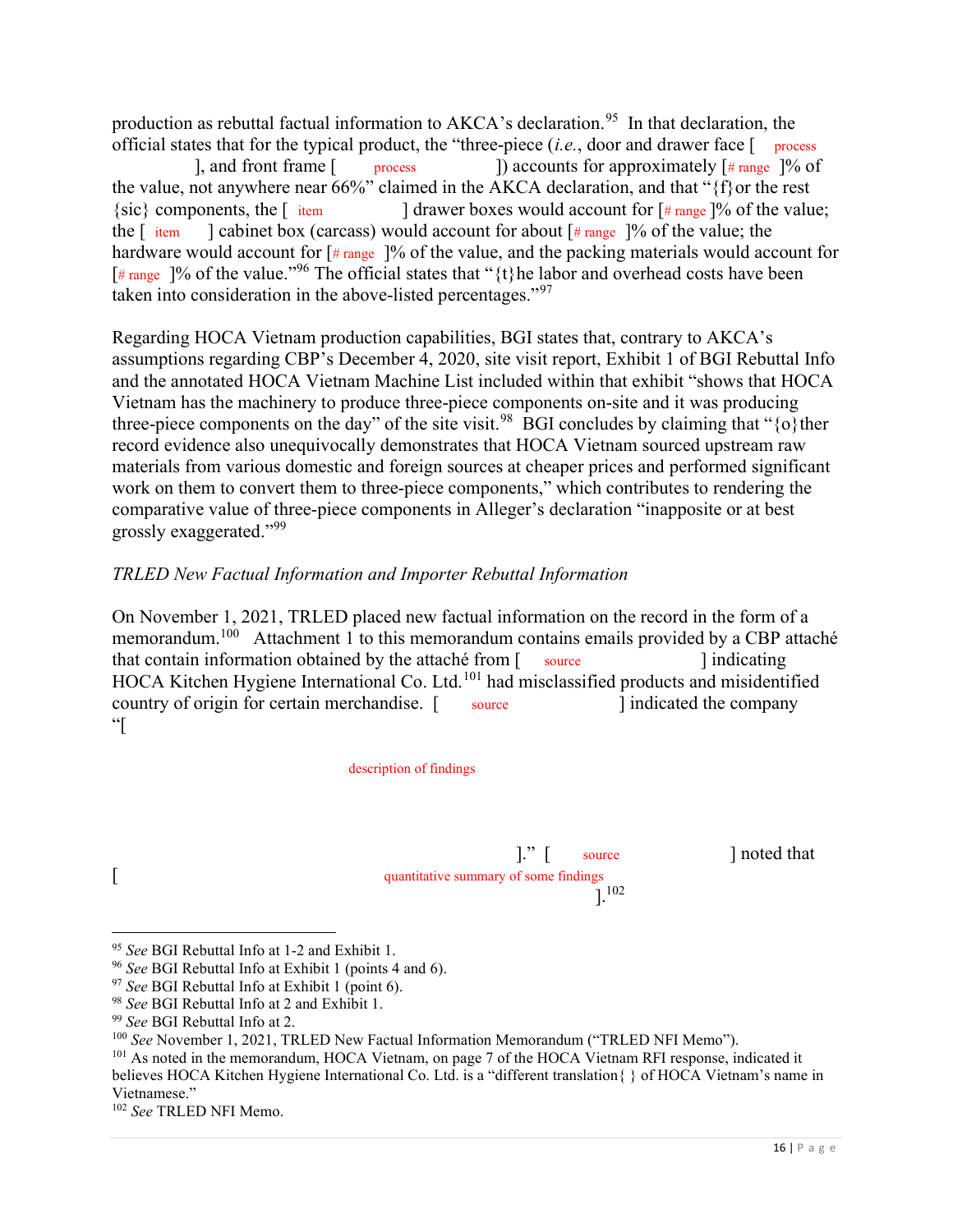On November 12, 2021, BGI submitted rebuttal information to TRLED NFI Memo.<sup>103</sup> BGI states that "TRLED's Memo is heavily bracketed and prevented BGI from being able to meaningfully evaluate the content of the email and the relevance of the email, and to provide a meaningful rebuttal to the email should it contain any information that can be used against BGI."<sup>104</sup> BGI states that "HOCA Vietnam should have been provided the opportunity to review its own business confidential information and provide clarification or rebuttal information through BGI, who is a party to the investigation," but, in any case, that BGI had "consulted HOCA Vietnam in preparing" its rebuttal to TRLED NFI Memo.<sup>105</sup>

 With regard to TRLED NFI Memo, BGI states it "suspects that is related to HOCA Vietnam's imports of  $\lceil$ BGI "that [ items BGI "that [ entities and business activities 1 from China," and notes that HOCA Vietnam informed

]." BGI claims

" $\{t\}$ his happened because  $\lceil$  entity and business activity

entity and business activity

]," while, " $\{i\}$ n practice, when [

company and business activity

]." BGI now

claims that  $\lceil$ 

claims that [ description of product terminology

]." BGI states that

 "{a}fter production is finished and the goods are packed, the Chinese supplier issued itemized invoice with corresponding container number, and [description of product terminology usage description of product terminology usage

 commercial invoice and one-page packing list for Vietnamese customs declaration purposes," and " $\{t\}$ he supplier [ and "{t}he supplier [ description of product terminology usage ]." BGI states "{t}he supplier also issued HOCA Vietnam a simplified one-page

 ] because these are simplified documents." BGI states "{t}here are also Chinese suppliers who only issued one version of invoice and packing list, without refer to the products as [ description ]," but that "even in this instance, TRLED can still trace the products back to HOCA Vietnam's purchase order…and understand that HOCA Vietnam only [ activity and items  $\left| \cdot \right\rangle^{106}$  $\text{as } \lceil$  description

<sup>&</sup>lt;sup>103</sup> See November 12, 2021, BGI rebuttal to TRLED NFI Memo ("BGI Memo Rebuttal").

 $104$  *Id.* at 2.

 $105$  *Id.*  $106$  Id. at 2-4. Subsequently, HOCA Vietnam also noted that the Chinese characters referenced above literally mean characters translated to "[item] the entire "[ item characters translated to "[ item ]," followed by the aforementioned Chinese characters translated to "[ item [," followed by Vietnamese words translated to "[ item ]." HOCA Vietnam states  $x \times x \times x$  item  $\mathcal{L}$  item  $\lbrack$ ." HOCA Vietnam references an example of a product description containing Chinese the entire item  $"$  expression can collectively be translated to mean 1." See HOCA Vietnam Translation Submission at 2-3.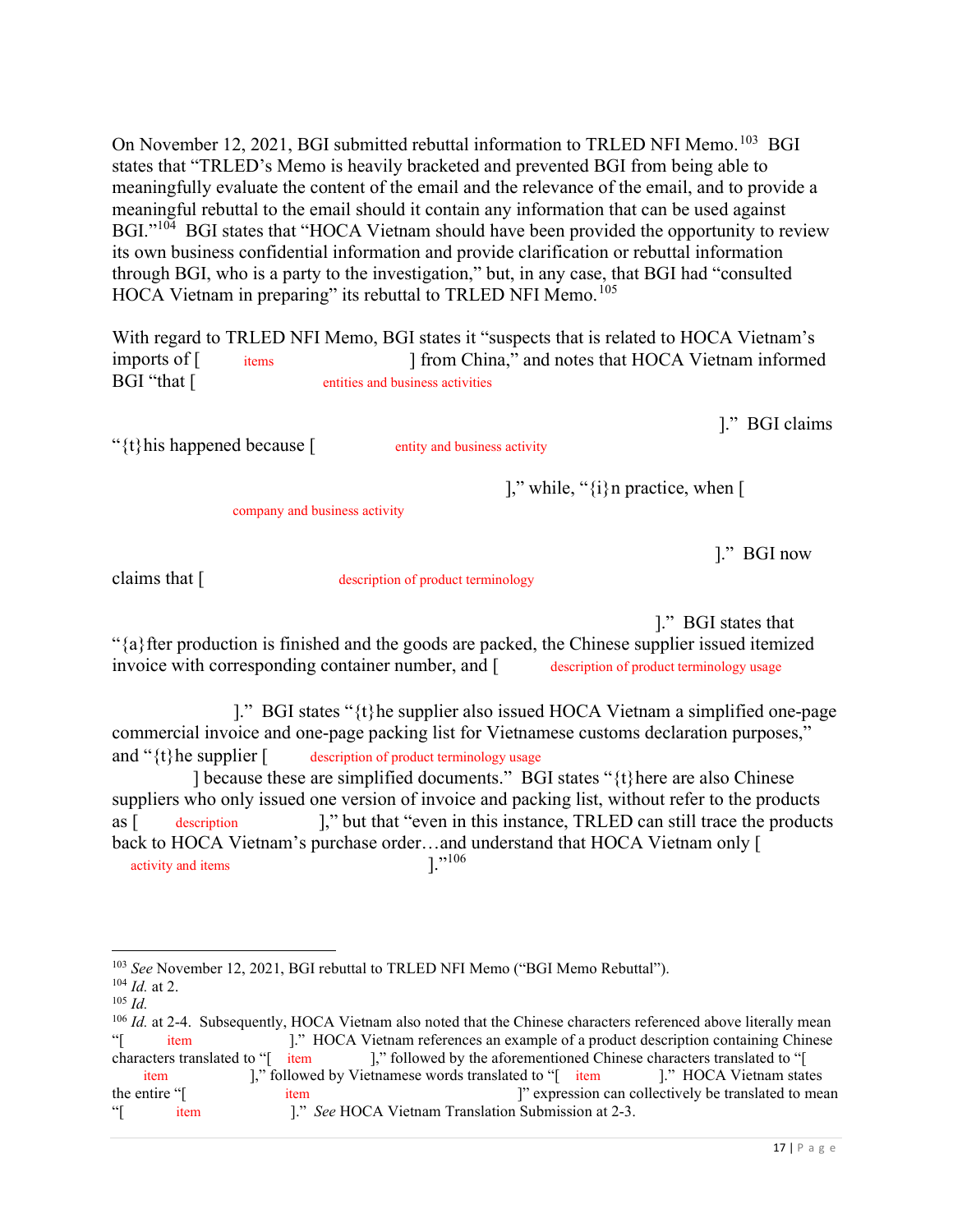#### Regarding the "[ items ]," BGI notes, "[  $\mathcal{X}$  items  $\mathcal{X}$   $\mathcal{X}$   $\mathcal{X}$   $\mathcal{X}$   $\mathcal{Y}$   $\mathcal{Y}$   $\mathcal{Y}$   $\mathcal{Y}$   $\mathcal{Y}$   $\mathcal{Y}$   $\mathcal{Y}$   $\mathcal{Y}$   $\mathcal{Y}$   $\mathcal{Y}$   $\mathcal{Y}$   $\mathcal{Y}$   $\mathcal{Y}$   $\mathcal{Y}$   $\mathcal{Y}$   $\mathcal{Y}$   $\mathcal{Y}$   $\mathcal{Y}$   $\mathcal{Y}$ entities and activities

 $\mathbf{R}$ ," and the "[ entities and activities

 ]." BGI states that "{n}otwithstanding the customs paperwork, the fact that HOCA Vietnam ordered and received only [ items ] are further corroborated by HOCA Vietnam's warehouse-in tickets." BGI concludes that it "believes that the [ 4407 if the product is made from wood lumber, and under 4411 if the product is made from activity and location "photos of  $\lceil$  Exhibit 5 of the HOCA Vietnam RFI response. BGI states it does not believe that this is a misclassification error caused by HOCA Vietnam or HOCA Vietnam's local customs brokers," but, rather, "it resulted from an [ xxxx-x xxxxxxx xxxxxxxxxx items MDF  $\lceil$  activity and location  $\lceil$ ."<sup>107</sup> BGI states "{t}he  $\lceil$  items and xxxx-x xxxxxxx xxxxxxxxxx I HOCA Vietnam purchased should have been properly classified under description and MDF," as borne out by comparison of  $\lim_{n \to \infty}$  and finished cabinets components" that appear in

business activities of entities

]."<sup>108</sup>

 Finally, BGI states that based on the TRLED NFI Memo conclusion that HOCA Vietnam had misidentified the country of origin of some merchandise, BGI "surmises that the CBP Attaché believed that HOCA Vietnam should have identified the WCV it exported to the U.S. as products of China because HOCA Vietnam imported [items xxxx-xxx xxxxx xxxxxxxxxx xxxxx HTS

 ] and BGI imported WCVs from HOCA Vietnam under HTS 9403.40, with no change to the HTS on [ description classified under HTS Chapter 44," and "because the [ items ] are substantially transformed into WCVs in Vietnam as WCVs, BGI correctly identified the origin of WCVs from HOCA Vietnam as products of Vietnam."<sup>109</sup> the HTS on [ description ]." However, as noted above, BGI believes "the [ items items are a contracted a contracted a contracted a contracted a contracted a contracted a contracted a contracted a contracted a contracted a contracted a contracted a contracted a contracted a contracted a contracted a co I HOCA Vietnam imported from China should have been properly

 $108$  *Id.* at 4.

 $109$  Id. at 4-5. The HTS numbers identified on Vietnam Customs declaration forms for  $\lceil$  companies companies

 Exhibit SQ1-7.6, Exhibit SQ1-7.7, Exhibit SQ1-7.8, Exhibit SQ1-7.9, and Exhibit [SQ1-7.10](https://SQ1-7.10). The [ ] of the overall submission. Based on HOCA Vietnam's English translations, the written descriptions of the ], with the exception of  $\left[$  objects  $\right]$  involving  $\left[$  company  $\lambda$ , are HTS numbers in chapter 94, while the HTS numbers identified for  $\lceil \cdot \cdot \cdot \rceil$  $\frac{1}{2}$  objects and  $\frac{1}{2}$  are in chapter 44. Id. at  $\left[ \frac{1}{2}$  specific document  $\frac{1}{2}$  (pages  $\left[ \frac{1}{2}$  page numbers ] are ones in chapter 44. See HOCA Vietnam supp RFI response at Exhibit SQ1-7.5,

merchandise on the Vietnam Customs declaration forms in question [ companies ] do not refer to phrases such as "[ description ]" or "[ description ]." Rather, the English translations provided by HOCA Vietnam describe the products as [ items  $companies$   $]$ " or "[ description ]." Rather, the English xxxxxx xxxxx xxxxxx xxxxx xxxxx  $\int$  or, in the case of the  $\int$  objects and items

]. See HOCA Vietnam

Translation Submission at Exhibit SQ2-1.

 $107$  See BGI Memo Rebuttal at 4. BGI submitted tariff classification information relating to Chapter 44 of Vietnam tariff codes. Id. at Exhibit 1.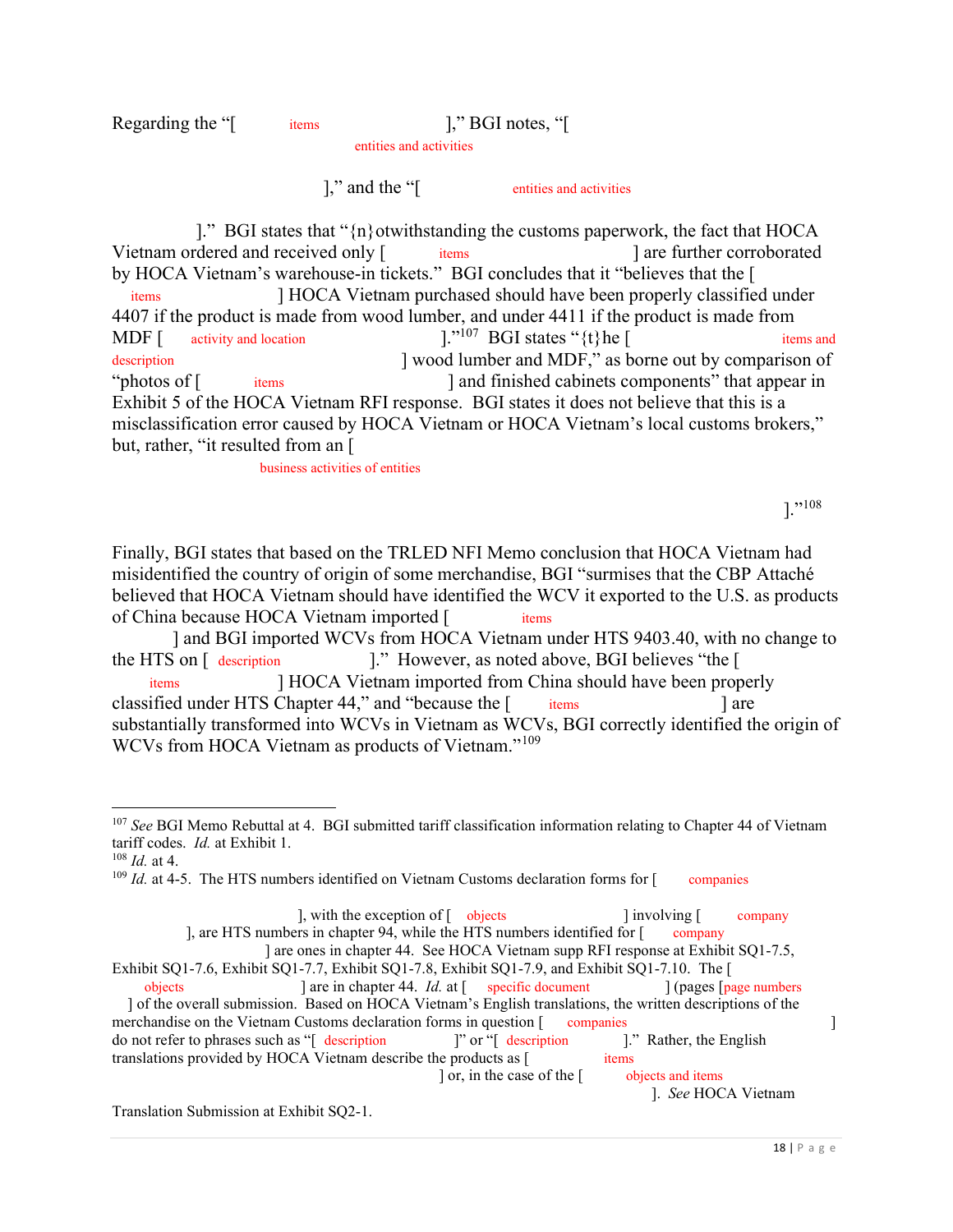## Written Argument and Rebuttal to Written Argument

 On November 5, 2021, TRLED suspended the deadline for parties to the investigation to submit written arguments, and on November 19, 2021, TRLED established new deadlines for parties to the investigation to submit written arguments and responses to written arguments.<sup>110</sup> On December 1, 2021, BGI submitted written arguments, and on December 13, 2021, AKCA submitted response to written arguments.<sup>111</sup>

## Analysis

 Under 19 USC 1517(c)(1)(A), to reach a determination as to evasion, CBP must "make a determination, based on substantial evidence, with respect to whether such covered merchandise entered into the customs territory of the United States through evasion." Evasion is defined as "the entry of covered merchandise into the customs territory of the United States for consumption by means of any document or electronically transmitted data or information, written or oral statement, or act that is material and false, or any omission that is material, and that results in any cash deposit or other security or any amount of applicable antidumping or countervailing duties being reduced or not being applied with respect to the merchandise."<sup>112</sup> As discussed below, the record of this investigation contains substantial evidence supporting a determination that covered merchandise entered the United States through evasion, resulting in the avoidance of applicable AD/CVD deposits or other security.

 Subsequent to its issuance of the NOI, CBP obtained additional evidence, as referenced above, that Chinese furniture components were shipped by HOCA Vietnam to BGI, which BGI classifies as of Vietnam origin:

- In response to the brief initial RFI request that HOCA Vietnam identify its suppliers of furniture components, HOCA Vietnam identified Chinese suppliers from which it items **xxx** obtained "[ items  $\frac{1}{1!}$  items  $\frac{1}{1!}$   $\frac{1}{1!}$
- Of those Chinese suppliers, Additional Suppliers 05, 06, 07, 08, and 09 indicated they supplied those products to HOCA Vietnam, using the very same component terms  $(e.g., \lceil$ describe the products, as noted above.<sup>114</sup> items  $x_1 + x_2 + x_3 = 0$ (e.g., items ) in their RFI narrative responses to

 $110$  See November 5, 2021, and November 19, 2021, emails from TRLED to parties to the investigation, respectively. <sup>111</sup> See December 1, 2021, BGI Written Argument, and December 13, 2021, AKCA Response to Written Argument, respectively.

<sup>112</sup> See 19 CFR 165.1.

<sup>&</sup>lt;sup>113</sup> The aforementioned brief initial RFIs asked HOCA Vietnam and Panasia Vietnam for certain information, including the following: please identify all suppliers to HOCA Vietnam of the following wooden component parts of cabinets and vanities: (1) wooden cabinet and vanity frames (2) wooden cabinet and vanity boxes (which typically include a top, bottom, sides, back, base blockers, ends/end panels, stretcher rails, toe kicks, and/or shelves), (3) wooden cabinet or vanity doors, (4) wooden cabinet or vanity drawers and drawer components (which typically include sides, backs, bottoms, and faces), (5) back panels and end panels, (6) and desks, shelves, and tables that are attached to or incorporated in the subject merchandise." See e.g. the July 7, 2021, RFI issued by TRLED to HOCA Vietnam.

<sup>&</sup>lt;sup>114</sup> Examples of descriptions used by additional suppliers, as noted above, include "[ items items  $\mathbf{x}$ ,  $\mathbf{x}$ ,  $\mathbf{x}$ ,  $\mathbf{x}$ ,  $\mathbf{x}$  and  $\mathbf{x}$  items  $\mathbf{x}$ ,  $\mathbf{x}$ ,  $\mathbf{x}$ ,  $\mathbf{x}$ ,  $\mathbf{x}$ ,  $\mathbf{x}$ ,  $\mathbf{x}$ ,  $\mathbf{x}$ ,  $\mathbf{x}$ ,  $\mathbf{x}$ ,  $\mathbf{x}$ ,  $\mathbf{x}$ ,  $\mathbf{x}$ ,  $\mathbf{x}$ ,  $\mathbf{x}$ ,  $\mathbf{x}$ ,  $\mathbf{x}$ ,  $\mathbf{x}$  $]$ ," "[ items  $]$ ," and "[ items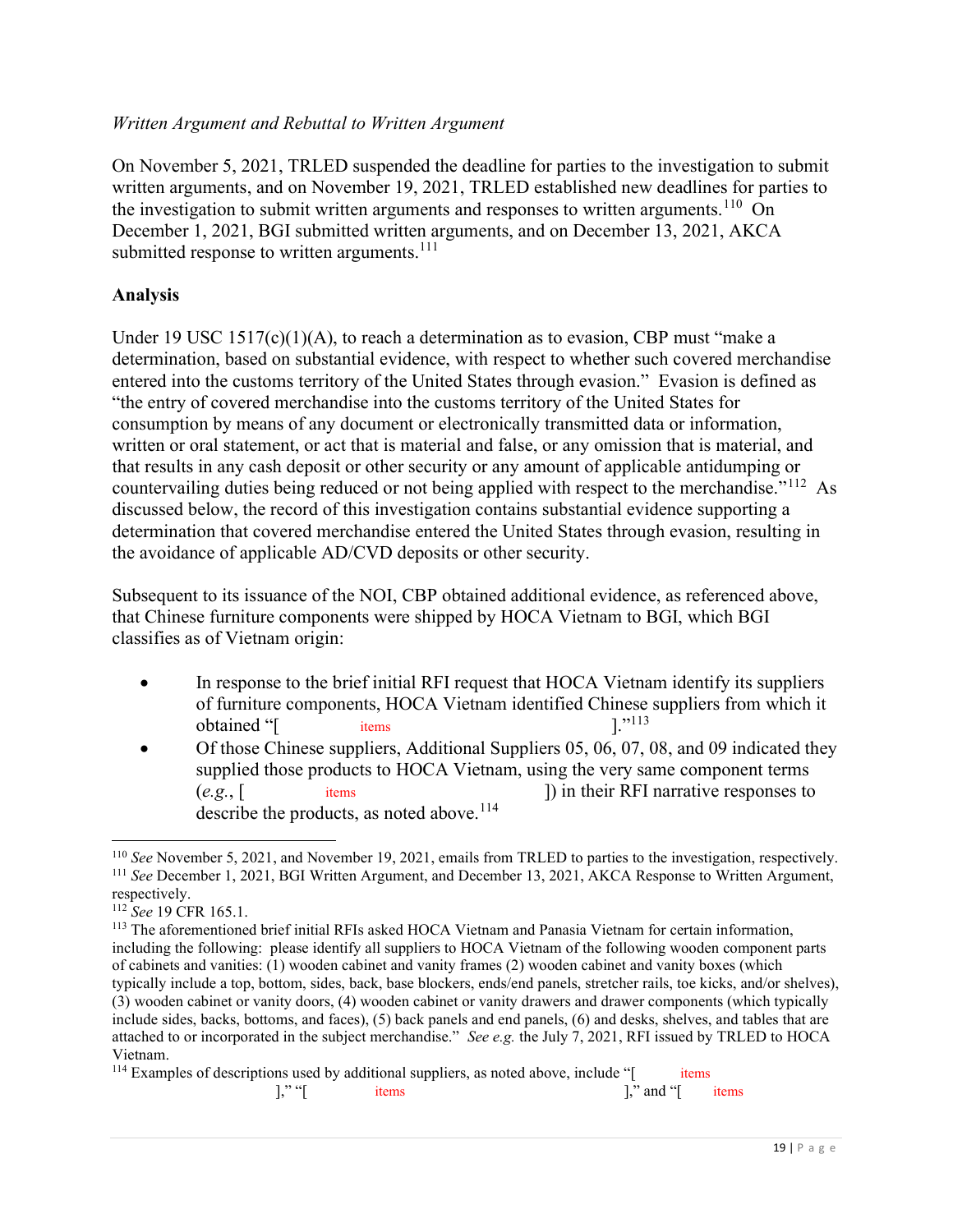Vietnam Customs entry documents submitted by HOCA Vietnam relating to shipments from Additional Suppliers 05, 06, 07, 08, and 09, as noted above, describe the merchandise with those components using terms such as [item "[ item ]" and do not even reference them as "[ description ]" or Vietnam had misclassified certain merchandise as of  $\lceil \frac{\text{counter}}{\text{counter}} \rceil$  origin when it was in fact of [country] ] and misclassified as of [ country ] origin had included [ country ]. item "[ description ]."  $\bullet$  [ source ] indicated to CBP that it had [ activity  $\lambda$ , and  $\lambda$  activity in fact of [country ] origin, and that the items that had been [business activity and location ] rather than describing them as ] that HOCA

 As noted in the background section above, HOCA Vietnam and its China suppliers indicated the items in question shipped by the suppliers required further processing before they could be considered "finished" parts/components, but the scope of the AD/CVD orders explicitly covers components originating in China, even if they are further processed in a third country. Specifically, as noted above, the scope of the AD/CVD orders indicates such types of processing that would not change the country of origin, for purposes of the AD/CVD orders, include but are not limited "to one or more of the following: trimming, cutting, notching, punching, drilling, painting, staining, finishing, assembly, or any other processing that would not otherwise remove the merchandise from the scope of the order if performed in the country of manufacture of the in-scope product."

Therefore, based on documentation from a source of international trade shipments ([ data source J), and documents from, and statements by, [ source ], HOCA Vietnam, and Additional Suppliers 05, 06, 07, 08, and 09, the record of this investigation demonstrates that HOCA Vietnam imported subject merchandise from China, even if many or even all such imported China components had not been "finished" at the time they were imported into Vietnam.<sup>115</sup> This is because the scope of the AD/CVD orders covers components made in China even if they are finished in a third country.<sup>116</sup> Given the volume of such imports from China, and the fact that [portion] (based on what officials were told during the second site visit) or  $\lceil$  HOCA Vietnam's sales are to the U.S. market, it is evident that merchandise entered by BGI from HOCA Vietnam during the period of investigation was subject to the AD/CVD orders. portion [  $\vert$  (based on HOCA Vietnam's statements in its RFI response) of

 Even accepting HOCA Vietnam's own estimates of percentage of total manufacturing value, which are not supported by specific source data and documentation, the value of the imported

<sup>116</sup> See Revised Allegation at Exhibit 1 and Exhibit 2.

<sup>].&</sup>quot; At times those suppliers also use the expression preferred by BGI, "[

 developed than semi-finished furniture components. items a contract all items items items in the evidence does not suggest the "[ items ]" in question are anything less

<sup>&</sup>lt;sup>115</sup> As discussed above, some of the documentation provided by Additional Supplier 10 and HOCA Vietnam relating to the former's sales of merchandise to the latter suggest some of that merchandise was covered by the scope of the AD/CVD orders. However, for purposes of this final determination, it is unnecessary to determine whether the products it supplied to HOCA Vietnam were or were not wooden components covered by the scope of the AD/CVD orders, given the evidence relating to the other China suppliers is clearly substantial.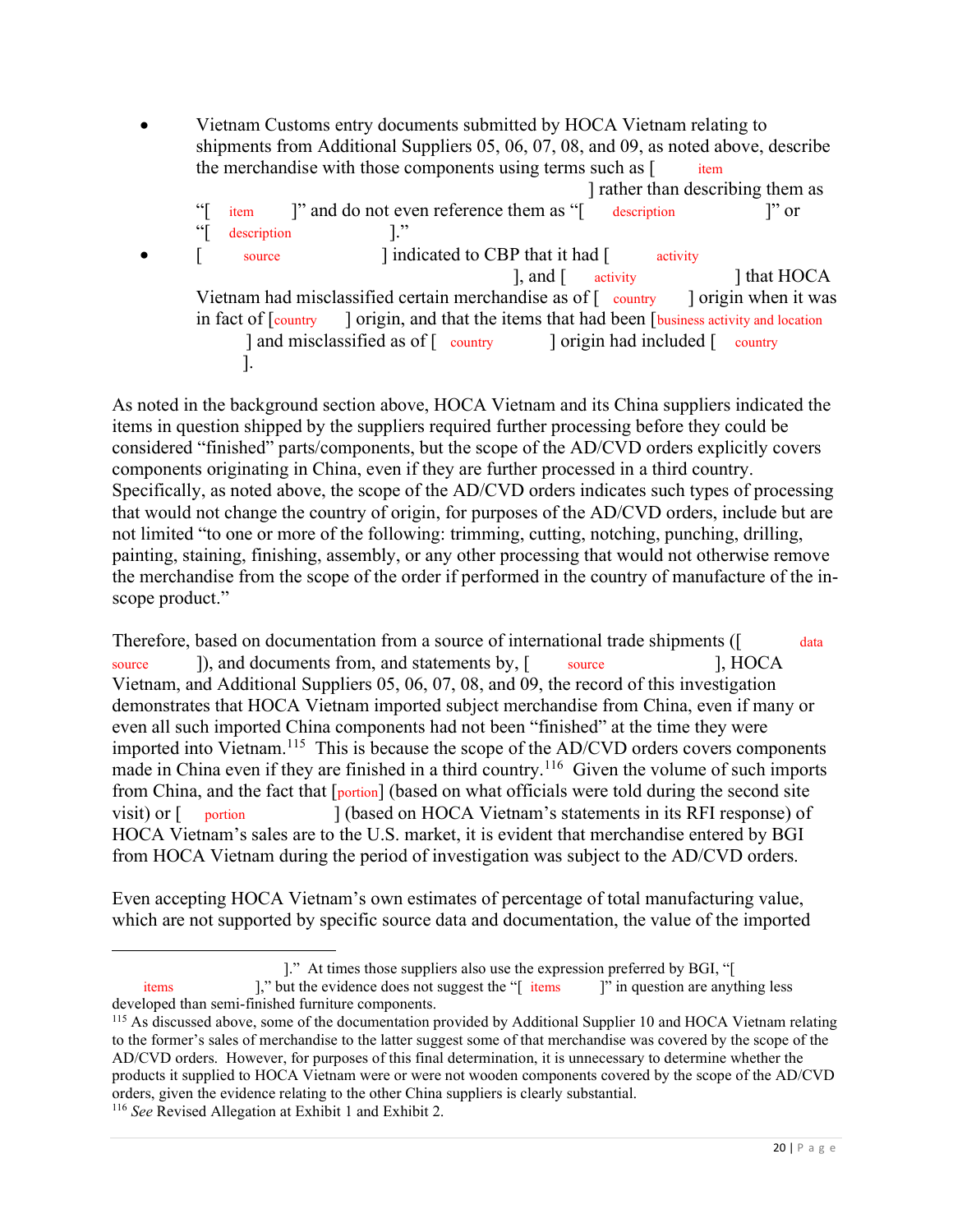percent of HOCA Vietnam's total manufacturing costs, depending on the quarter of the period of investigation. Because BGI and HOCA Vietnam are unable to tie specific BGI RTA cabinet kit components to specific inputs supplied to HOCA Vietnam, and because HOCA Vietnam, as noted above, had other U.S. customers as well as [ description of business activity BGI's imports from HOCA Vietnam consist of parts/components that had originated, even if in "[ description ]" form, from Chinese suppliers. Furthermore, the  $[$  # ] to  $[$  # ] percent shares would understate the overall representation of those Chinese parts/components in the overall RTA cabinet kit shipments by HOCA Vietnam in comparison to *other* merchandise included in the RTA cabinet kits. HOCA Vietnam stated the "[ items ]" it imported from China "needed further substantial processing before they could be considered completed components of WCV products," so such items imported from China, after they were processed, would have accounted for a greater share of HOCA Vietnam's total manufacturing costs than  $[$  #  $]$  to  $[$  #  $]$  percent.<sup>117</sup> Also, some of the additional manufacturing costs would reflect something other than actual merchandise (e.g., packing). In short, even based on HOCA Vietnam's own estimates, the covered merchandise in the RTA cabinet kits shipped to the United States accounted for a significant part of the overall costs of all the parts contained in those RTA kits, and HOCA Vietnam's methodology understates the shares for the reasons noted above. In any case, the actual manufacturing cost or value shares of the individual RTA kits imported by BGI accounted for by HOCA Vietnam's imports from China, even if those shares were knowable (which they are not), would not affect a determination of whether evasion occurred, given those components originating from China are covered by the scope of the AD/CVD orders. Chinese "[ items ]", on a quarterly basis, accounted for between  $[$  #  $]$  and  $[$  #  $]$ description of business activity  $i$ tems  $i$ <sup>x</sup> it ], there is no basis for determining the full extent to which

 With regard to the photographs of certain items that were submitted by HOCA Vietnam and Additional Supplier 09, there is no basis for assuming that those few photographs are credible representations of [ numeric description ] million items imported from China and further processed by HOCA Vietnam months or even years prior to the submission of those photographs. The documentation of the transactions associated with those imports from China are more credible representations of their nature.<sup>118</sup>

 In short, the substantial evidence in this investigation, as outlined above, supports a conclusion that HOCA Vietnam obtained [numeric description ] million furniture parts/components from China during the period of investigation, following a pattern that existed just prior to the period of investigation (*i.e.*, after cash deposits were required due to Commerce's AD/CVD investigations), and, with or without further processing in Vietnam, BGI imported RTA cabinet kits from HOCA Vietnam that included such items of China origin. Even if further processed in Vietnam, such items would properly be considered of Chinese origin based on the scope of the

<sup>&</sup>lt;sup>117</sup> As noted, such components are covered by the scope even if they were further processed in Vietnam, because they were components when imported into Vietnam. Thus, if the further processing costs incurred in Vietnam were added to the  $[\#]$  to  $[\#]$  percent share of total manufacturing costs claimed to reflect the cost of the components that originated in China, those final "finished" components would account for an even greater share of the total manufacturing costs of the complete RTA cabinet kits than just the  $\lceil # \rceil$  to  $\lceil # \rceil$  percent claimed by BGI and HOCA Vietnam.

<sup>&</sup>lt;sup>118</sup> Even if one were to consider those photographs as representative, they do not show all the surfaces of the items in question. Furthermore, their appearance may suggest that they were "[ description ]," but this belies any possible claim that they were "[ description ]" in any way.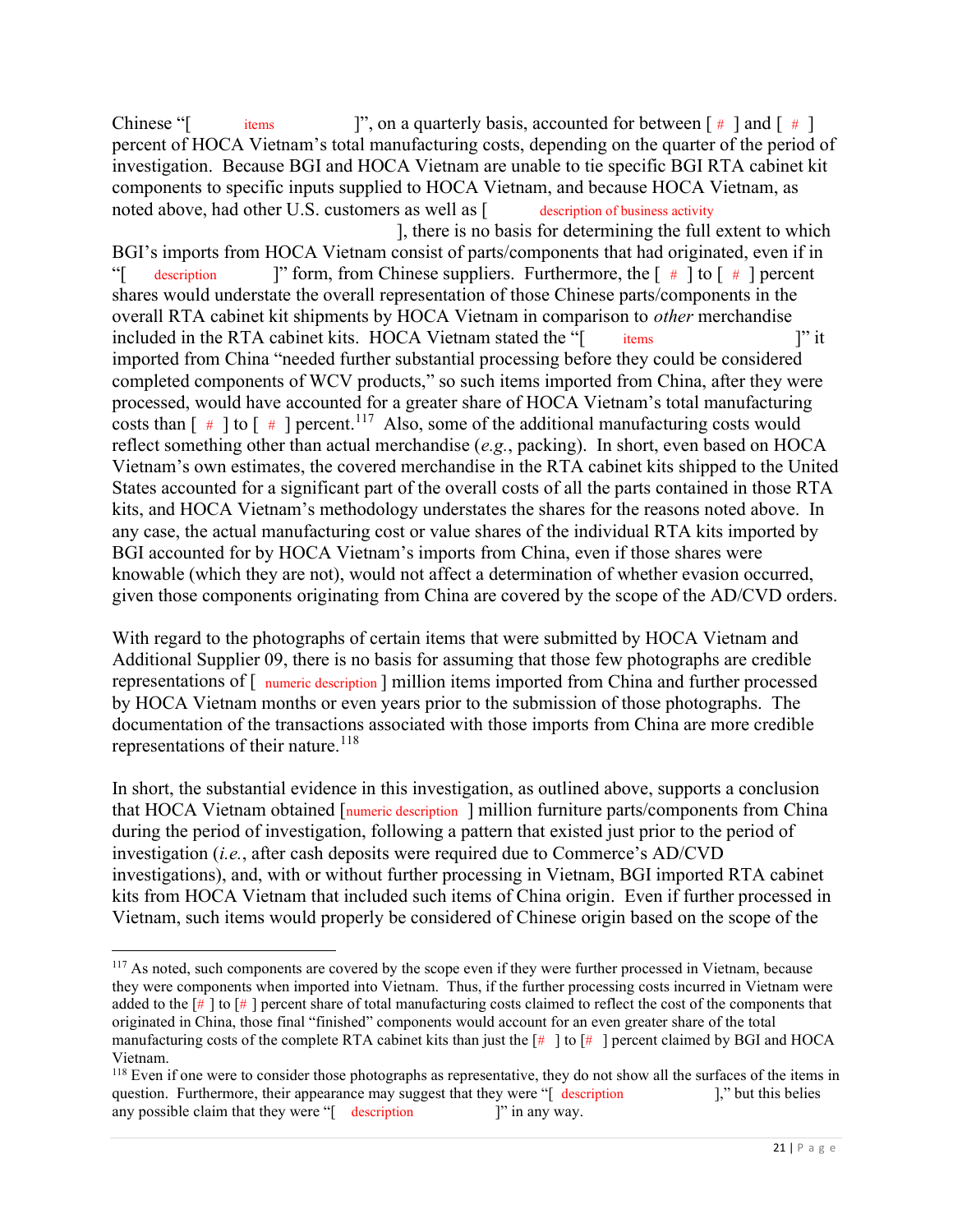AD/CVD orders and should have been so classified by BGI when the merchandise was entered into the United States.

## Arguments by BGI

 BGI argues that HOCA Vietnam did not purchase "Three-Piece Components" (doors, drawers, and face frames) from China, but instead purchased [ items items **sxx** 

by the AD/CVD orders.<sup>119</sup> BGI states that Affiant 1 provided no evidence to support the affiant's claim that HOCA Vietnam purchased doors, drawers, and face frames produced and packaged by a specific Chinese producer, that this claim of the affiant is belied by the record, and that by this alone "the affidavits are proven definitely wrong or unacceptable and should be rejected in their entirety for purposes of this investigation."<sup>120</sup> Although there is no evidence on the record that the components imported by HOCA Vietnam from China were produced by the specific company referenced by the affiant, there is much evidence that HOCA Vietnam did import such components from China suppliers, as discussed in detail above. That evidence amounts to much more than just the "isolated tidbits of data" or the "mere assertion" suggested by  $BGI.<sup>121</sup>$ ] from its China suppliers, which it claims are not "Components" covered

BGI argues HOCA Vietnam purchased "[ items ]" from its China suppliers, stating that despite references to actual furniture parts on various sale and Vietnam customs documents, the merchandise imported from the Chinese suppliers were "[ items [ items ]" rather than "[ items ]," citing narrative explanation from HOCA Vietnam's RFI response of August 26, 2021. BGI notes HOCA Vietnam, in that RFI response, explained that [ reflect [ characterization of references and associated parties ], and further notes that HOCA Vietnam provided pictures demonstrating the difference "between the that HOCA Vietnam "has, from the outset of its involvement in this investigation, addressed the incorrect designation of its [ items ] as [ items ] on its suppliers' invoices," and states "{t}he imprecise description of the merchandise evidently then led to incorrect designations of the merchandise on Vietnamese Customs forms and in the trade data that AKCA used in its allegation of evasion against BGI." Also, referencing its BGI Memo Rebuttal, BGI claims HOCA Vietnam "explained clearly with supporting documents that it respectively…." In addition, BGI claims that "{t}he RFI responses and documents from HOCA Vietnam's Chinese suppliers (Additional Suppliers 05, 06, 07, 08, 09, and 10) "confirm HOCA VN's statements and description of the  $[$  items  $]$  that HOCA VN purchased."<sup>122</sup> items xxxx-xx xxxxxx xxxxxx xxxxxxxx x xxxxxxxxxx xxxxxxxxx xxx xx xxxxx xxxxxxx xxxx xxx Vxxxxxx xxxxxxx xxxxxxxxx xxxx-xxxx xxxx xxxxxx xx xxxxxxxxx  $\arctan x$   $\arctan x$   $\arctan x$   $\arctan x$   $\arctan x$   $\arctan x$   $\arctan x$   $\arctan x$   $\arctan x$   $\arctan x$  $imported$   $\lceil$   $items$ items  $\parallel$  that HOCA VN purchased."<sup>122</sup> references and the contract of the contract of the contract of the contract of the contract of the contract of the contract of the contract of the contract of the contract of the contract of the contract of the contract of [ items ] and the finished components of WCV." BGI states I that should be classified under HTS 4407 or 4411

 However, as noted above, various documentation and statements from multiple sources, including HOCA Vietnam and China suppliers, identify the products in question as [

<sup>&</sup>lt;sup>119</sup> See BGI Written Argument at 29-35.

 $120$  *Id.* at 29-30.

 $121$  *Id.* at 4.

 $122$  *Id.* at 30-33.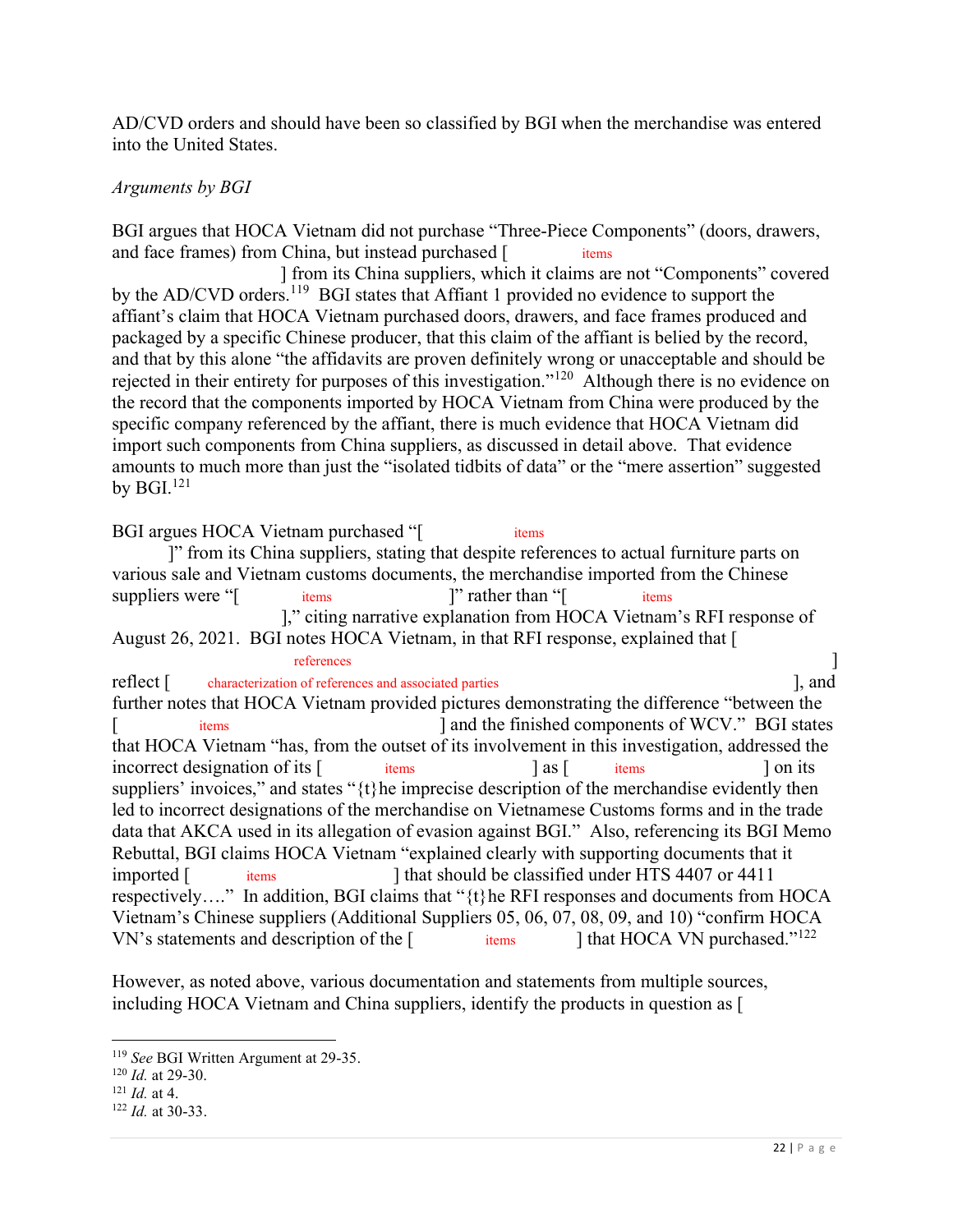xxxxxxxx xxxxx, xxxx- xxxxxxxx xxxxxxx, xxx xxxx-xxxxxxxx xxxxx items ] components.<sup>123</sup>

 There is no basis for concluding that items in question imported by HOCA Vietnam from China were misclassified when they were identified as such furniture components, and as noted above,

[ source and activities of source  $\left[ \begin{array}{ccc} 1 & 0 & 0 \\ 0 & 0 & 0 \\ 0 & 0 & 0 \\ 0 & 0 & 0 \\ 0 & 0 & 0 \\ 0 & 0 & 0 \\ 0 & 0 & 0 \\ 0 & 0 & 0 \\ 0 & 0 & 0 \\ 0 & 0 & 0 \\ 0 & 0 & 0 \\ 0 & 0 & 0 \\ 0 & 0 & 0 \\ 0 & 0 & 0 \\ 0 & 0 & 0 & 0 \\ 0 & 0 & 0 & 0 \\ 0 & 0 & 0 & 0 \\ 0 & 0 & 0 & 0 \\ 0 &$ 

 CBP that HOCA Vietnam had imported furniture parts from China, consistent with the conclusion CBP had drawn from aggregate data that  $\lceil \cdot \cdot \rceil$  source  $\lceil \cdot \cdot \rceil$  had provided to CBP and with [ source and had provided to CBP data source I shipment information submitted by AKCA in its allegation.

 Furthermore, as noted by AKCA, in a recent new shipper review rescission, Commerce disqualified a Chinese shipper's claim to be a "new shipper" because it had previously shipped to the United States merchandise identified in sales documentation as "birch drawer sides" and classified under an HTSUS number covering furniture components. The Chinese shipper claimed that the merchandise in question was really "wooden boards" rather than furniture components, but Commerce noted that the previously shipped merchandise was subject to the scope of the AD/CVD orders, "which includes "drawer components (which typically include sides, backs, bottoms, and faces)," even if they need to be further processed (in that case, "sawn" into different sizes).<sup>124</sup>

] for its production of cabinets and vanities" and that those  $\left[$  items  $\right]$  were in  $\left[$ description and business activity **and its activity** and its activity and its activity of the state of the state of the state of the state of the state of the state of the state of the state of the state of the state of th

 items ] as purchased could not be direct components or parts but needed further substantial processing before they could be considered *completed* components of WCV products," and stated that photographs show items **xxx**  (emphases added). The merchandise does not need to have been "completed" or "finished" in China in order to be covered by the AD/CVD orders. items "{t}hose [ items ] were substantially different from finished components of WCV products…."

With regard to the China suppliers, BGI claims that " ${a}$ } mong the Chinese suppliers, Suppliers 05-08 & 10 sold to HOCA {Vietnam} [ items and uses items and uses

], and that "Supplier 09

reported that it sold [ items and entity

items and entity

 background section above, the China suppliers also described the items in question using wooden components terms and, more importantly, vast amounts of sale and Vietnam customs documentation refer to the products using such wooden components terms. ]." Id. at 19 and 21, respectively. However, as indicated in the

 $124$  See AKCA Response to Written Argument at 11-12, citing Wooden Cabinets and Vanities and Components Thereof From the People's Republic of China: Recission of Antidumping Duty New Shipper Review; 2020, 86 Fed. Reg. 62,788 (Dep't Commerce Nov. 12, 2021) and accompanying Issues and Decision Memorandum at Comment 1. Commerce noted that " $\{n\}$  one of the documents provided by  $\{$  the Chinese shipper $\}$  describe the merchandise as "wooden boards," nor has {the Chinese shipper} cited evidence to support its claim." See aforementioned Commerce Issues and Decision Memorandum at Comment 1. Although in this EAPA investigation some of the sales documentation between HOCA Vietnam and its suppliers refer to "[ items ]," those references are in conjunction with references to furniture component terms, and as noted above, some of the documentation make references to furniture component terms but not to "[ items ]." xxxx- xxxxxxxx xxxxxx  $i$ tems  $]$ ."

<sup>&</sup>lt;sup>123</sup> BGI claims that HOCA Vietnam, in its response to the brief initial RFI, explained that while it produced wooden components/parts itself, purchased wooden components/parts from Panasia Vietnam, and [

business activity  $\left| \cdot \right|$ , its  $\left| \cdot \right|$  items

 BGI Written Argument at 16-17. However, the HOCA Vietnam initial RFI response, as noted in the background section above, used the terms "[ items items items items in the terms in terms in terms in terms in terms in terms in terms in terms in terms in terms in terms in terms in terms in terms in terms in terms in terms in terms "[ item ]" do not even appear in that response. With regard to product classification, the record indicates such "[ items ]" were actually furniture components which may have been "[ description ]" or "[ description ]," and even BGI notes they were "[ business activity limits are not all the set of the set of the set of the set of the set of the set of the set of the set of the set of the set of the set of the set of the set of the set of (emphasis added). As noted above, HOCA Vietnam, in the HOCA Vietnam RFI response, concluded "those [ items 1," and the terms "[ item 1" and " $\begin{bmatrix} \text{item} \\ \text{if } \text{items} \end{bmatrix}$  $\frac{1}{2}$  business activity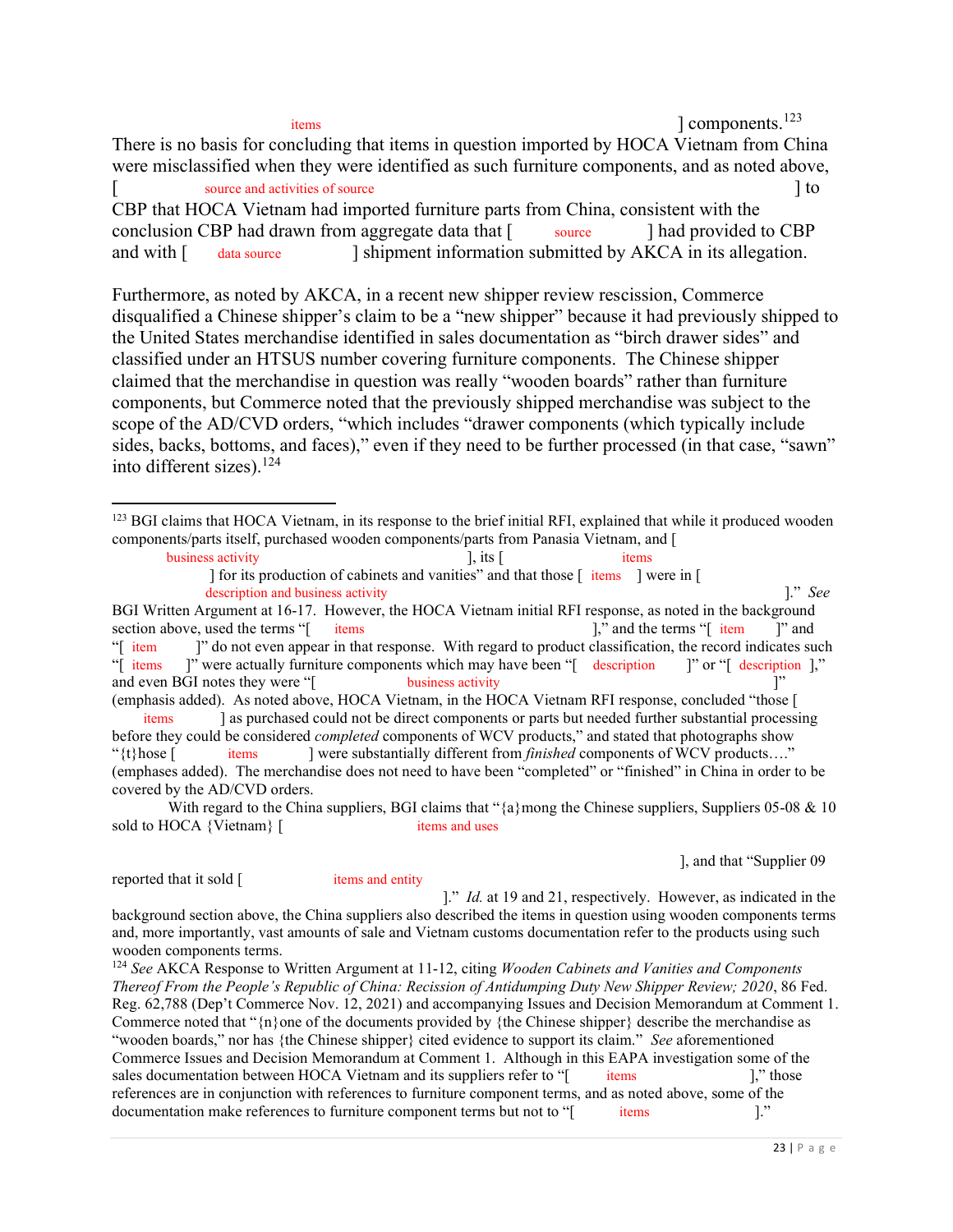BGI claims the items imported by HOCA Vietnam from its China suppliers would not be covered by the scope of the AD/CVD orders. BGI argues that "AKCA's and TRLED's assumption that materials, and even components and parts sourced from China, further manufactured in a third country, and then exported to the United States as a complete RTA cabinet are automatically included in the scope of the Orders is a false assumption." BGI states that HOCA Vietnam's "[ items ] are not, by themselves, ready to assemble into an RTA cabinet." BGI then states that the Department of Commerce noted in its investigation that to determine whether in-scope components used in producing, completing, or assembling merchandise in a third country are part of the scope, "a case-specific analysis of the relevant facts would be required before a determination on country of origin could be made, and also before any corollary decision on dubitability could be made." BGI concluded that "TRLED should not presume that because the scope of the Orders includes 'components' of WCV, such components, much less HOCA's [ items ], are in-scope when combined with other components and parts to complete a fully assembled or RTA cabinet," and that "BGI imported RTA cabinets properly classified under 9403.40.9060 as complete and finished cabinets, not individual parts of cabinet classified under 9403.90." BGI states " $\{t\}$ he scope of the Orders does not include [ items ] as imported by HOCA VN from its Chinese suppliers," and that, looking at the pictures provided by HOCA Vietnam, "{o}ne can easily tell the difference between the [ xxxx-xxxxxxxx xxxxxx xxx xxxxx, xxxxxxx, xxx xxxxxx items 1, are xxxx-xxxxxxxx xxxxxx xxx between the [ items ] and finished cabinet components, and the [ items ] must undergo substantial processing, e.g. [ processes

] before they are finished cabinet components."<sup>125</sup>

 However, based on the evidence on the record, as discussed above, the items HOCA Vietnam imported from the Chinese suppliers were components rather than simply "[ items ]." With regard to BGI's claim that it did not import individual cabinet parts, but, rather, RTA cabinet kits, the scope clearly states that RTA cabinet kits may include wooden components, <sup>126</sup> and, as noted, the scope explicitly covers wooden components that originated in China even if those wooden components are subsequently further processed in another country. The fact that RTA cabinet kits may be classified under a different HTSUS number than individual wooden components does not mean components of China origin included in an RTA cabinet kit are not covered by the scope. The issue raised to Commerce that BGI cited concerned whether duties would apply to an entire cabinet consisting partly of Chinese parts, or to just the portion consisting of Chinese parts, and Commerce's response does not suggest that items explicitly covered by the scope, such as wooden components (doors, etc.) produced in China, even if processed in a third country, would be exempt from AD/CVD duties if they are packaged with other, non-subject items. The scope explicitly covers components originating in China, even if they were further processed in a third country such as Vietnam, and substantial evidence indicates HOCA Vietnam sourced [numeric description ] million such components from China during the period of investigation which, whether with or without further processing, were included in RTA cabinet kits shipped to the United States to customers such as BGI.

<sup>&</sup>lt;sup>125</sup> See BGI Written Argument at 33-35.

 $126$  See e.g. AD Order at 22133, included in Exhibit 1 of the Revised Allegation.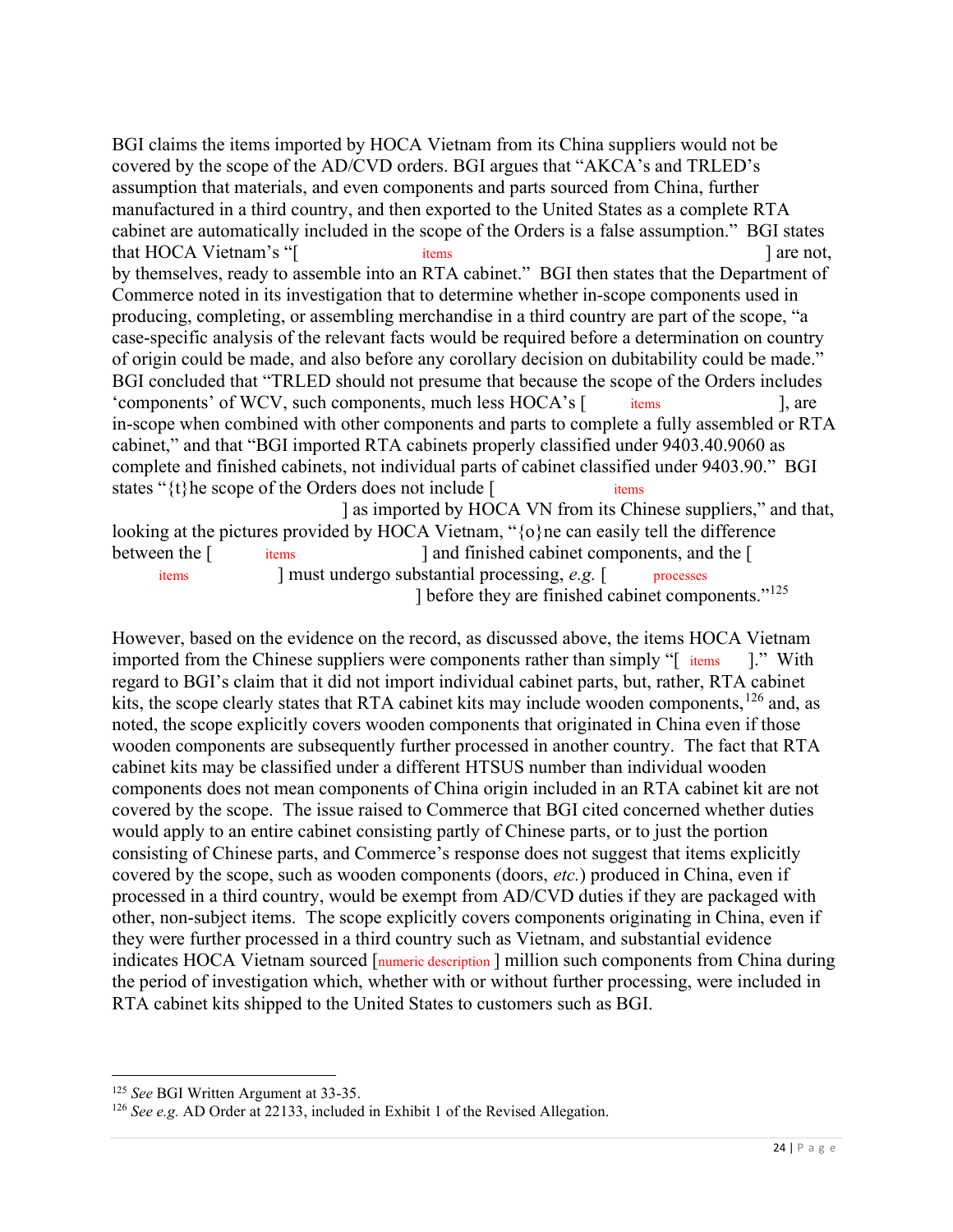BGI argues that HOCA Vietnam's [ items ] do not represent the essential characteristics of WCV or the greater part of its value. BGI states AKCA exaggerates the importance of parts versus the cabinet frame/box, noting the scope states the WCV "typically includes a top, bottom, sides, back, base blockers, ends/end panels, stretcher rails, toe kicks, and/or shelves" but only "may or may not include a frame, door, drawers and/or shelves." BGI cites statements by the HOCA Vietnam production manager claiming AKCA has overstated the value of parts such as cabinet drawers and drawer faces. BGI cites information in Exhibit 7 of the HOCA Vietnam RFI response that it contends shows "the imported [ xxxx-xxxxx xxxxxx xxx xxxxxxx, xxxxx, xxx xxxxxx

 percentage decreased in the inquiry period, since HOCA VN increased its own production in Vietnam." "In other words," BGI states, "HOCA VN produced the WCV products substantially in Vietnam, although its production involved [ items ] from China in the inquiry period, and those [ items ] were indeed part of the materials for the production of completed WCV RTA products." BGI claims HOCA Vietnam "decreased and then stopped imports of [ items ] from China in the late inquiry period, *i.e.*, HOCA VN already 100% produced RTA cabinets in Vietnam by the time CBP notified BGI of EAPA Inv. 7603 and imposed interim measures in this case." $127$  Regardless of whether components of the RTA cabinet kits were produced in Vietnam and whether HOCA Vietnam's use of components originating in China ceased at some point during the EAPA period of investigation, the HOCA Vietnam imports from China that BGI characterizes as "[ xxxx xxxxxx items  $x \times x \times x \times x$ items were indeed part of the items 1 from China in the late I accounted for a small portion of the total cost of WCV products, and this ]" are covered by the scope of the AD/CVD orders, even if further processed in

Vietnam prior to their inclusion in the RTA cabinet kits shipped to BGI, as discussed above.<sup>128</sup>

 ]" imported from China, even if assumed to be accurate, cannot be assumed to be representative of the merchandise in BGI's entries, given BGI was not HOCA Vietnam's only customer. Furthermore, those aggregate estimates were not accompanied by detailed supporting documentation for the value of the materials produced in China, the direct costs of processing operations performed in Vietnam, or the other costs associated with the total manufacturing costs referenced.

 In addition, though also not relevant regarding the final determination of whether evasion occurred, while HOCA Vietnam claimed in its RFI response that it "stopped imports of [ items ] after [ date ]" (see HOCA Vietnam RFI response at 9), HOCA Vietnam did not claim that it had stopped using such imports for filling orders to its customers by that time. That, in conjunction with the additional time required to ship merchandise from Vietnam to BGI in the United States, means that entry by BGI of merchandise containing such subject merchandise may have continued after BGI was notified of the EAPA investigation in June 2021, even if HOCA Vietnam no longer imported what BGI calls "[ items ]" after [ date ]. Furthermore, HOCA Vietnam's statement that it "stopped imports of [ items ] after [ date ]" is ambiguous, as that could mean the actual stopping of such imports could have occurred at any date after  $\int$  date  $\int$ , and not necessarily immediately after that date.  $i$ tems  $\qquad$   $\qquad$   $\qquad$   $\qquad$   $\qquad$   $\qquad$   $\qquad$   $\qquad$   $\qquad$   $\qquad$   $\qquad$   $\qquad$   $\qquad$   $\qquad$   $\qquad$   $\qquad$   $\qquad$   $\qquad$   $\qquad$   $\qquad$   $\qquad$   $\qquad$   $\qquad$   $\qquad$   $\qquad$   $\qquad$   $\qquad$   $\qquad$   $\qquad$   $\qquad$   $\qquad$   $\qquad$   $\qquad$   $\qquad$   $\qquad$   $\q$ items  $\vert$ " after  $\vert$  date  $\vert$ . Furthermore,  $\lambda$  items  $\lambda$  after  $\lambda$  after  $\lambda$  after  $\lambda$  is ambiguous,

<sup>&</sup>lt;sup>127</sup> See BGI Written Argument at 35-38.

 $128$  BGI has not acknowledged that it imported from HOCA Vietnam any WCV subject to the AD/CVD orders. Though this is not pertinent with respect to the final determination of whether evasion occurred, there is no indication BGI has made any effort to determine the portion of each entry of RTA cabinet kits obtained from HOCA Vietnam accounted for by the components originating, with or without later further processing in Vietnam, from China, and HOCA Vietnam did not do so in this EAPA investigation when requested by CBP for a specific example. Based on HOCA Vietnam's statements, it is unable, or at the very least, unwilling, to do so, given "it is difficult to reconcile the quantity in a shipment to BGI to the quantity in a PO that HOCA Vietnam placed with its supplier, and to the quantity in a shipment/invoice from the supplier," and that "to completely cross match the products ordered/shipped in one sale would be extremely burdensome, if not impossible." See HOCA Vietnam supp RFI response at 20. Furthermore, the aggregate estimates reflected in Exhibit 7 of the HOCA Vietnam RFI response presented to show the share of HOCA Vietnam's total manufacturing costs accounted for by the "[items items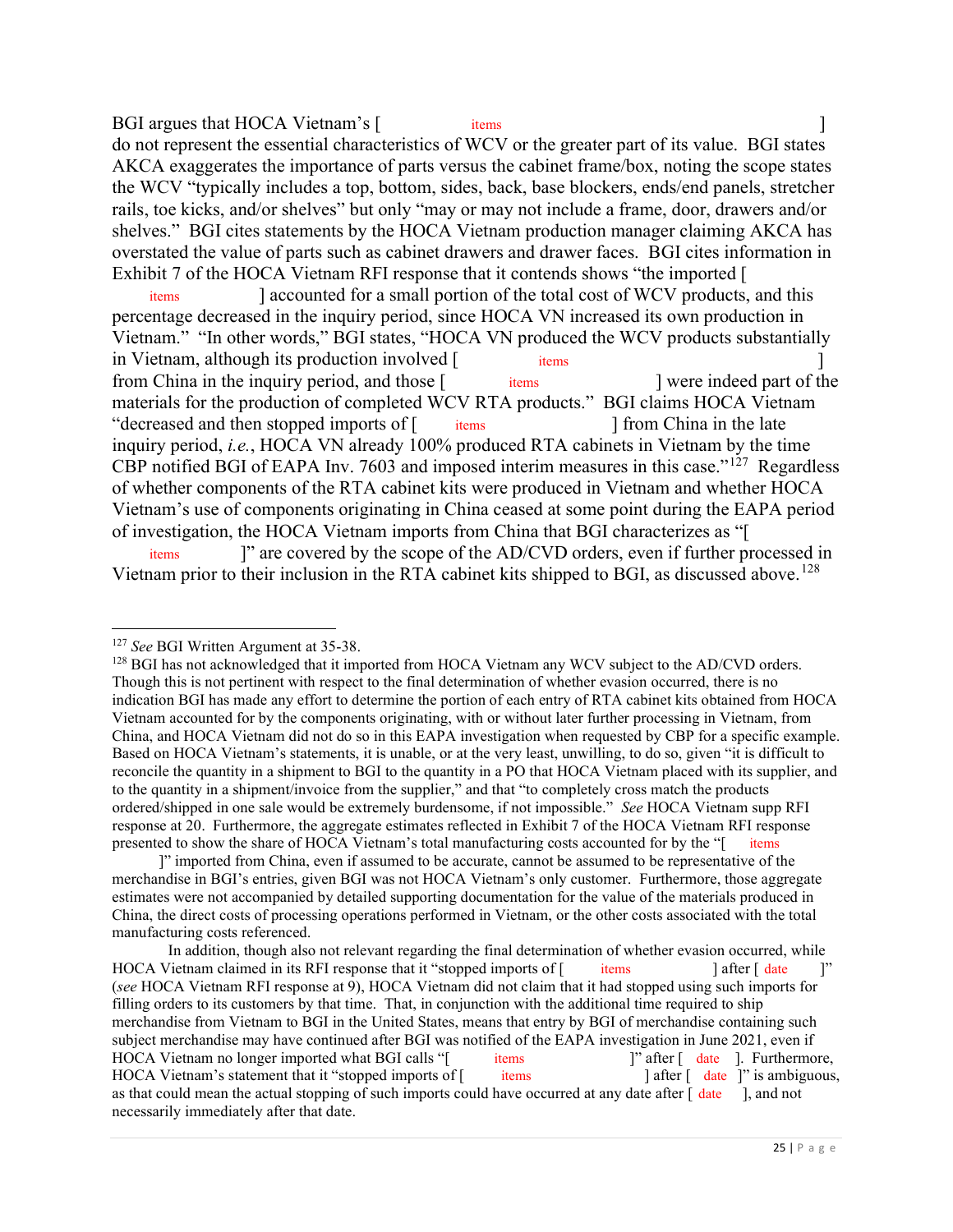BGI claims the record indicates HOCA Vietnam had sufficient production capacity to manufacture the merchandise it sold to  $BGI$ ,  $^{129}$  and claims not only that HOCA Vietnam "submitted production records and workers' attendance sheets to establish that together they had sufficient production capacity for all the cabinets that HOCA {Vietnam}," but also that HOCA Vietnam "established that it produces the cabinets on site in Vietnam with sufficient upstream wood and lumber materials, labor, and machinery."<sup>130</sup> Although record evidence indicates HOCA Vietnam produces and processes wooden cabinet components, and that it purchases items, including wooden cabinet components, from other Vietnam companies, the fact remains that HOCA Vietnam imported vast numbers of components from China suppliers, and the record supports a conclusion that those components, whether or not they were further processed by HOCA Vietnam, were included in RTA cabinet kits shipped to BGI. HOCA Vietnam did not claim that those items imported from China were not included, after further processing, in its shipments to U.S. customers such as BGI, and as noted above, [ numeric description ] of HOCA Vietnam's sales were to U.S. customers.

 BGI argues that various information relied upon by CBP earlier in the investigation do not constitute evidence of evasion. BGI notes that TRLED, in its NOI, stated there was reasonable suspicion of evasion, and "based its conclusion of U.S. import data, Panjiva data showing that BGI had a history of purchasing and importing WCV from China, and HOCA VN's Chinese ownership as evidence of evasion." BGI indicates that "it is absurd to suggest that all cabinet companies that set up abroad from China with Chinese owners are transshipping." BGI claims the U.S. trade data showing patterns of import volumes from China and Vietnam, and the Panjiva data indicating BGI's patterns of importing WCV from China and then Vietnam, "cannot reasonable suggest evasion." BGI cites a court ruling finding that "export and import data alone do not suffice for Commerce to initiate a circumvention inquiry," and that such reasoning applies to EAPA investigations, too. BGI states the courts have supported the notion that business practices and trade flows adjust to the imposition of AD/CVD duties, and concludes that "AKCA's and TRLED's import and export data provide no evidence that BGI and HOCA VN transshipped covered merchandise to the United States," as "{t}he trade data simply does not provide the who, what, when, where, and how of the charged evasion."<sup>131</sup> However, CBP did not indicate it initiated this investigation, or impose interim measures, based solely, or even primarily, on the trade data referenced by BGI. Such data trends were only some of the evidence supporting a reasonable suggestion and reasonable suspicion of evasion during the earlier stages of this investigation, and CBP has not, and is not, claiming that those data trends alone would have been adequate to justify those conclusions earlier in the investigation, let alone a final finding of substantial evidence of evasion. Nevertheless, the lower evidentiary bars for initiation, and later for imposition of interim measures, were satisfied, based on the assorted evidence noted above for those stages of the investigation. For this final determination, there is evidence from multiple sources indicating that HOCA Vietnam imported vast numbers of components from China suppliers, and the record supports concluding those components, whether or not they were further processed by HOCA Vietnam, were included in RTA cabinet kits shipped to BGI.

<sup>&</sup>lt;sup>129</sup> See BGI Written Argument at 27-29.

 $130$  *Id.* at 2.

 $131$  *Id.* at 24-27.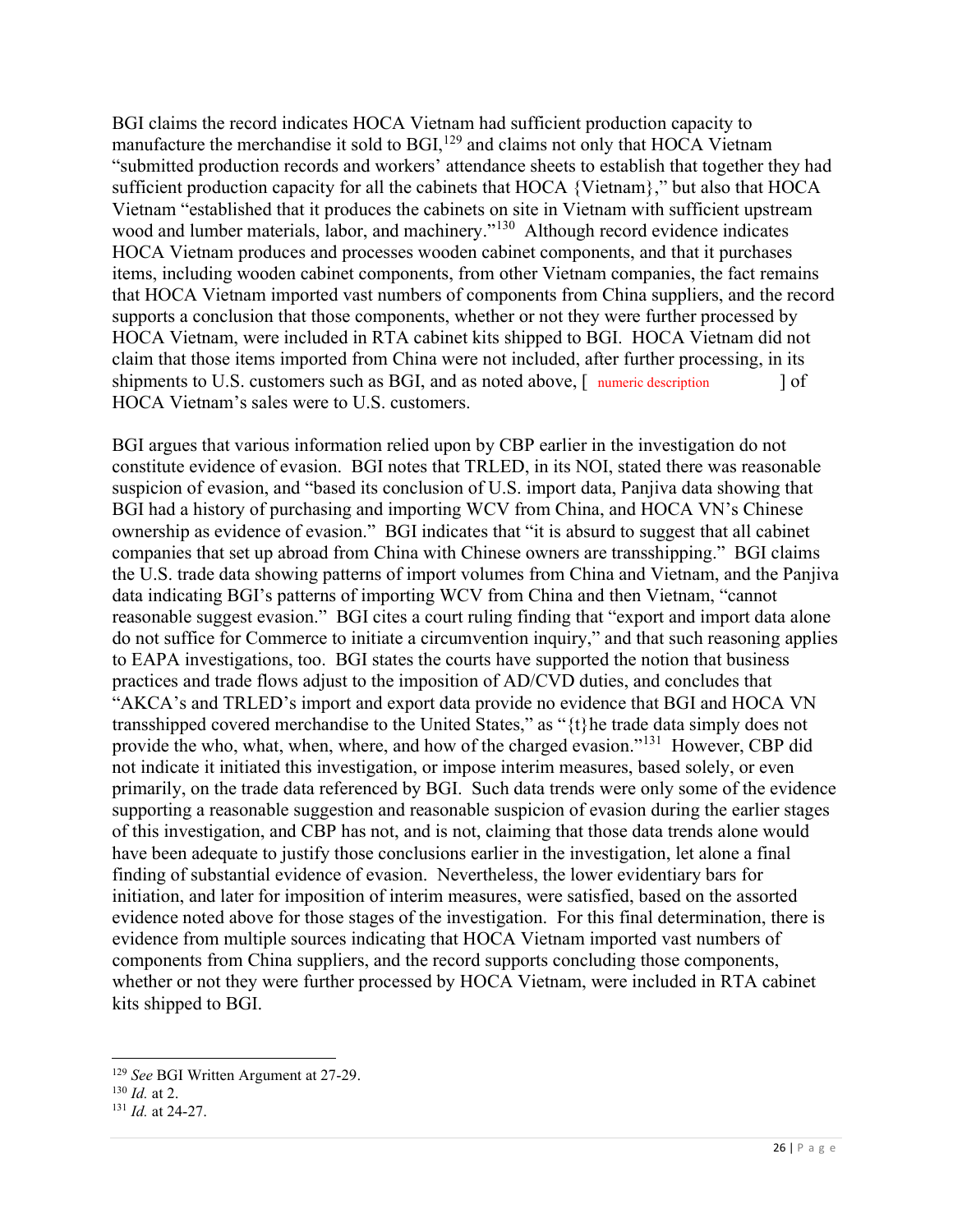BGI argues that certain apparent discrepancies cited in the NOI are not actually discrepancies and provide no basis for a finding of evasion. With regard to one claimed discrepancy, BGI states that in its NOI, TRLED appears to question the validity of BGI's claim that HOCA Vietnam sourced inputs, including furniture components, from Panasia Vietnam, given that officials at the site visit were not informed of Panasia Vietnam's involvement in HOCA Vietnam's operations. BGI states there was no reason for the HOCA Vietnam officials to notify the U.S. Government officials on the site visit about Panasia Vietnam, because Panasia Vietnam was no longer in operation as of the time of the site visit. BGI also indicates TRLED was incorrect to conclude in the NOI that furniture parts from China were being incorporated into HOCA Vietnam's shipments of RTA cabinet kits to BGI, given "TRLED had no basis at the time it issued its Interim Measures Notice and no basis now for assuming that HOCA's [items]

 Vietnam, CBP is not basing its final determination of evasion on the fact that HOCA Vietnam did not refer to Panasia Vietnam, an entity that incidentally was still in existence during the site visit in its final determination. Regarding the evidence during the investigation relating to whether or not wooden components of China origin were incorporated into HOCA Vietnam shipments to U.S. customers  $(e.g., BGI)$ , that topic is discussed in elsewhere in this final ] imported from China are covered by the Orders."<sup>132</sup> With regard to Panasia determination.<sup>133</sup>

 BGI also claims that TRLED based its NOI in part on "AKCA's claim that BGI or its owner may have invested in HOCA {Vietnam} and is fully aware of an alleged 'evasion scheme,'" but, as BGI was subsequently able to explain when questioned about affiliations, no such affiliations existed in the period of investigation.<sup>134</sup> However, in the "Analysis" sections of the Initiation Memo and the NOI, CBP did not rely on claimed affiliations between BGI and HOCA Vietnam,<sup>135</sup> and CBP is not citing the nature of the relationships between those two companies as relevant in this final determination.

 BGI states that the AKCA affidavits of Affiant 1 and Affiant 2 that TRLED relied upon as evidence do not meet the standard of reliability and argues that TRLED should disregard those affidavits in makings its final determination.<sup>136</sup> The affiants indicated that HOCA Vietnam was obtaining components from suppliers in China, and that those components were included in RTA

 $132$  *Id.* at 40-41.

<sup>&</sup>lt;sup>133</sup> However, we note that the passage in the NOI cited by BGI in its written argument pertaining to the conclusion in the NOI that certain redacted evidence "supports the conclusion that at least a substantial number of Chinese parts, such as wooden doors and frames, were being included in the shipments to BGI, and as noted by AKCA, such parts, if originating in China, would be covered by the scope of the AD/CVD orders" references redacted information of a type also redacted by HOCA Vietnam in its RFI responses. The passage in the site visit report is a reference to the fact that the site visit officials were informed by HOCA Vietnam that "[ description of business activity description of business activity

sales, HOCA Vietnam apparently had a relatively small quantity of sales [ description ], as noted above. In any case, if HOCA Vietnam had been importing large volumes of components from China, as other evidence available at the time of the NOI suggested, and if [ portion] (or [ portion ] of HOCA Vietnam's of products were  $\int$  description evasion, given BGI had not been declaring its imports from HOCA Vietnam as subject to the AD/CVD orders. <sup>134</sup> See BGI Written Argument at 41-42. description 1. as ]." See NOI at 6. Based on its RFI responses, in addition to those ], that combination of factors constituted additional evidence of

<sup>&</sup>lt;sup>135</sup> See Initiation Memo at 3-4, and NOI at 6-7.

<sup>&</sup>lt;sup>136</sup> See BGI Written Argument at 38-40.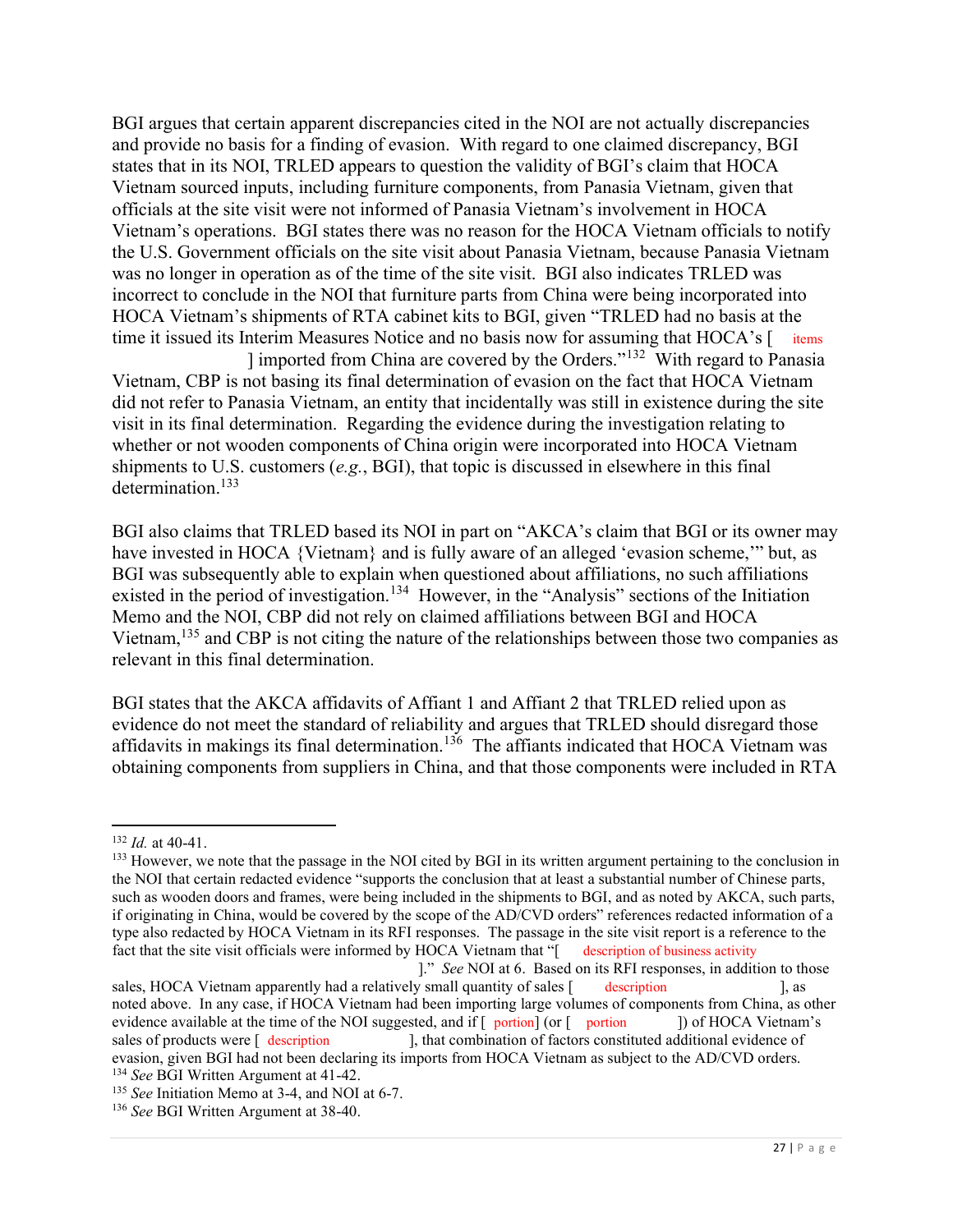cabinet kits shipped to the United States. Other record evidence supports this conclusion, as noted above.

 BGI addresses what it argues are procedural deficiencies in the EAPA investigation process as they relate to this investigation. First, BGI states the site visit performed by a U.S. government agency did not provide BGI and HOCA Vietnam the protections provided by CBP for a regulatory audit. BGI argues that TRLED has no basis upon which to keep the contents (narrative, photographs, and videos) and conclusions associated with the site visit secret from HOCA Vietnam because the information in question is HOCA Vietnam's very own.<sup>137</sup> Regarding CBP regulations relating to regulatory audits, CBP did not conduct the site visit but, rather, it was conducted by officials of another U.S. Government agency. Section 165.5(a) of the EAPA Regulations indicates that in obtaining information necessary to conduct an investigation, CBP may employ any means authorized by law, including obtaining information from its own files and from other agencies of the United States Government, among other means. Consistent with 19 C.F.R. § 165.5(a) of the EAPA Regulations, CBP placed the report on the record of this investigation, as noted above, including bracketing and redaction as required by the EAPA regulations. In any case, although the site visit report confirmed that production and processing operations were occurring at HOCA Vietnam in late 2020, it does not reference the [numeric description] million components imported by HOCA Vietnam from China suppliers, and the report is not being cited as containing any substantial evidence of evasion.

 BGI argues that due process requires that TRLED provide BGI and HOCA Vietnam the opportunity to defend against all allegations and evidence used against them, and that "TRLED's failure to provide BGI and HOCA {Vietnam} or their legal counsel with confidential versions of the allegations against them under an administrative protective order or otherwise from the outset of CBP's investigation denies the Respondents their right to effective legal representation."<sup>138</sup> However, parties submitting information to CBP are entitled to request that their business confidential information be concealed from other outside parties, and CBP is required to bracket and redact business confidential information that appears in its own documents. No administrative protective order process exists under CBP's regulations.

 Finally, BGI argues that due process requires that TRLED allow HOCA Vietnam to submit written arguments.<sup>139</sup> However, the EAPA regulations define "parties to the investigation" as the alleger and the importer;<sup>140</sup> therefore, because HOCA Vietnam is not under investigation of evasion, it is not considered a party to the investigation. Additionally, according to the EAPA regulations, only parties to the investigation may submit written arguments to CBP.<sup>141</sup>

# Actions Taken Pursuant to the Affirmative Determination of Evasion

 In light of CBP's determination that the BGI entered covered merchandise into the customs territory of the United States through evasion, and pursuant to 19 USC 1517(d) and 19 CFR

 $137$  *Id.* at 42-43.

 $138$  *Id.* at 43-47.

 $139$  *Id.* at 47-50.

 $140$  See 19 C.F.R. § 165.1.

 $141$  *Id.* § 165.26(a)(1).